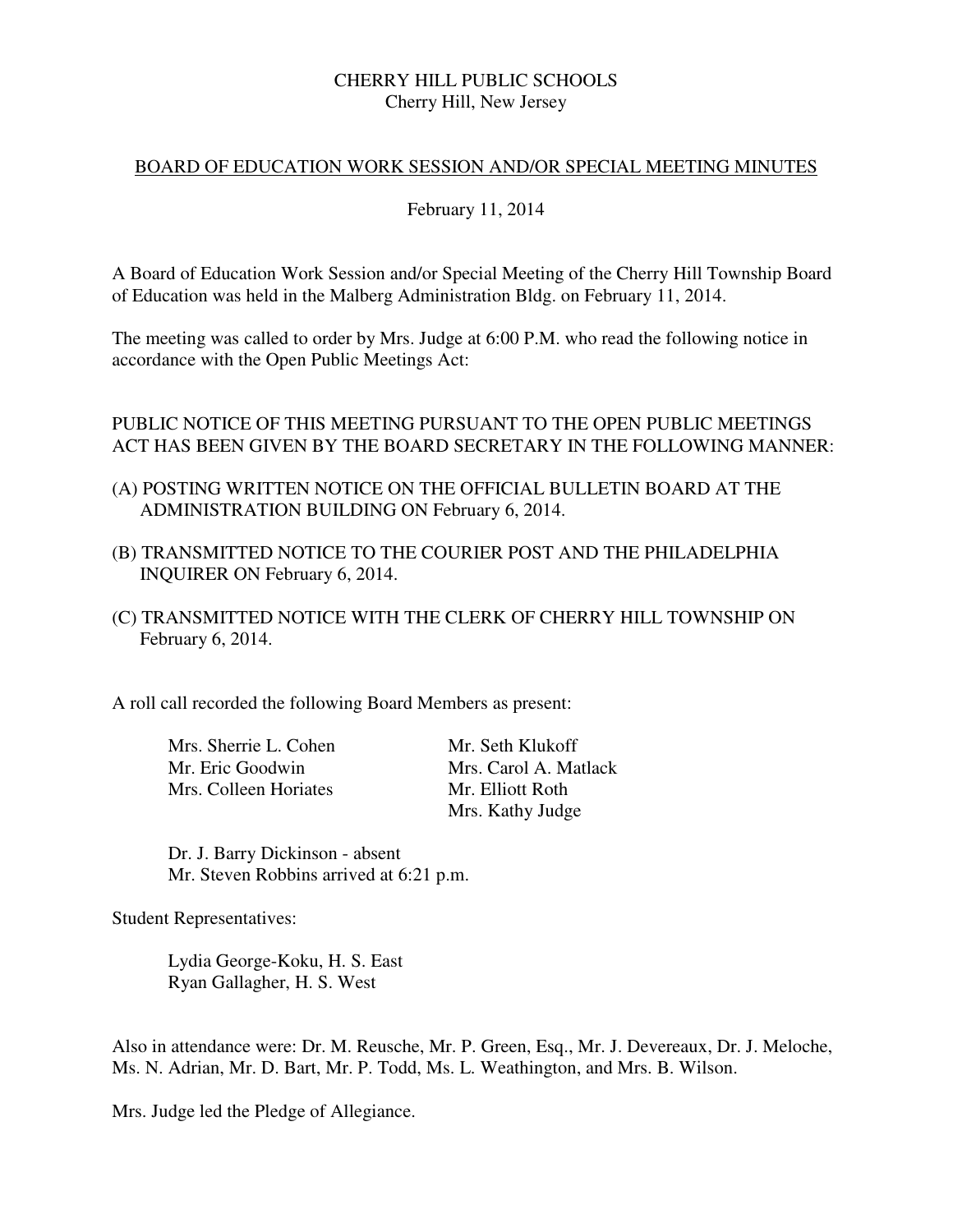Board of Education Work Session and Special Action Meeting Minutes February 11, 2014

 Mrs. Judge read the following notice in accordance with the Open Public Meetings Act at 6:00 P.M.

P.M.<br>RESOLVED, PURSUANT TO THE OPEN PUBLIC MEETINGS ACT THAT THE BOARD MEETS IN CLOSED SESSION AT THIS TIME TO DISCUSS CONFIDENTIAL MATTERS PERTAINING TO STUDENT MATTERS. IT IS EXPECTED THAT THE MATTERS DISCUSSED IN CLOSED SESSION SHALL BE MADE PUBLIC AS SOON AS THE NEED FOR CONFIDENTIALITY NO LONGER EXISTS.

 Mrs. Judge called the Board of Education Work Session and Special Action meeting to order in public session from the Executive Session at 7:10 P.M.

#### Public Discussion:

 There being no public discussion, Mrs. Judge called the meeting to order for the purpose of considering and voting on the items presented on the Special Action Agenda.

 Mr. Robbins made and Mrs. Matlack seconded a motion to amend the agenda and **move the Human Resources section of the Special Action agenda to Item #1** which is incorporated as part of the minutes on pages 3 through 10 which follow: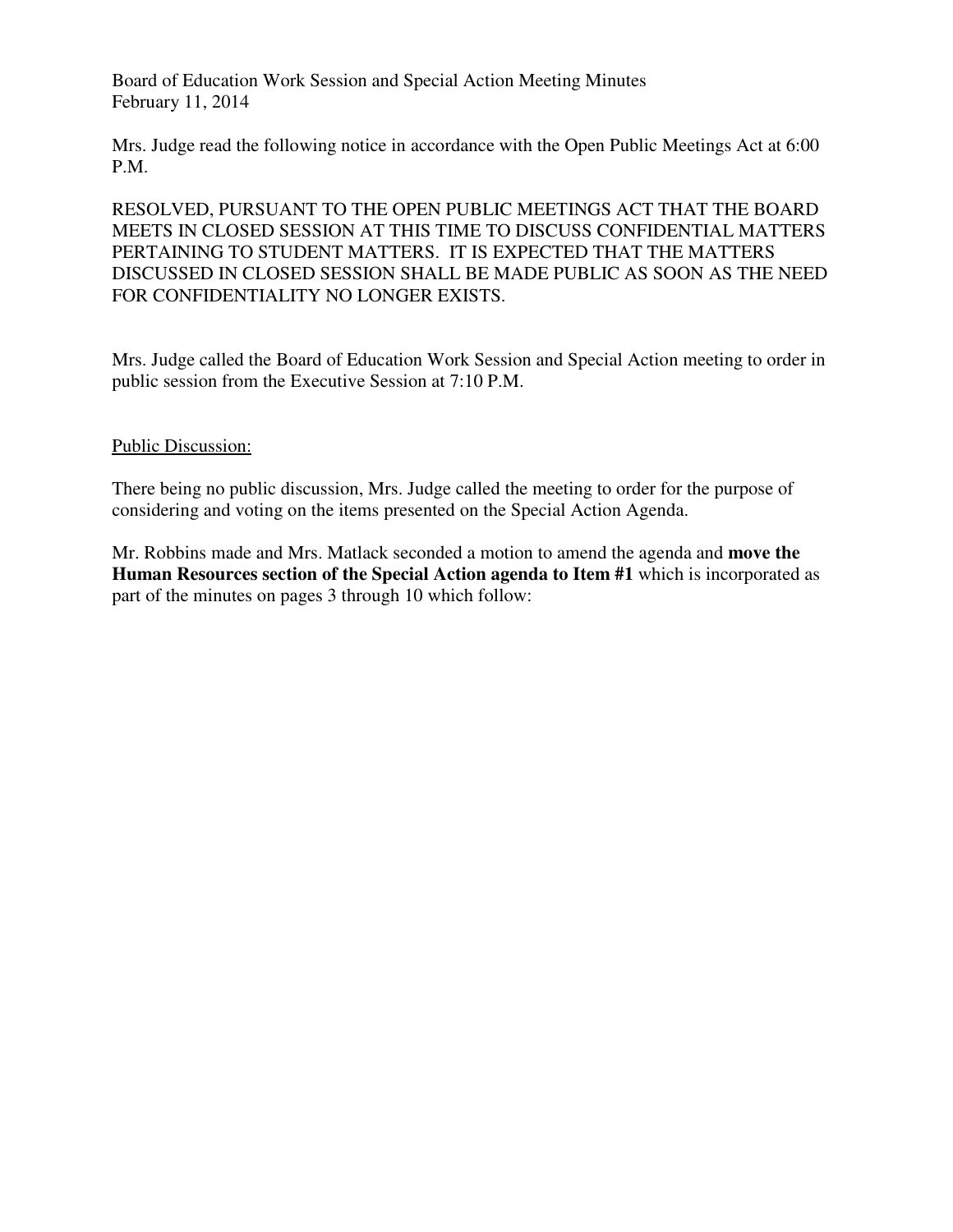### **C. HUMAN RESOURCES/NEGOTIATIONS**

#### **Board Goals**

- **Continue to improve student achievement at all grade levels for all students and close achievement gaps where they exist.**
- **Create a cost-effective budget that provides for education resources as well as preventive maintenance and ongoing facilities improvement in all schools.**
- **Enhance communication with and outreach to internal and external stakeholders.**
- **Enhance relationships with internal stakeholders through effective hiring and retention practices and staff training programs**

### **ITEM 1 – HUMAN RESOURCES/NEGOTIATIONS**

The Superintendent recommends the following:

- 1. Termination of Employment—Certificated
- 2. Termination of Employment—Non-Certificated
- 3. Appointments—Certificated
- 4. Appointments—Non-Certificated
- 5. Other Compensation—Certificated

### **ITEM 1. TERMINATION OF EMPLOYMENT—CERTIFICATED**

(a) Resignations

#### **RECOMMENDATION:**

 It is recommended that the separation from employment of the following employees be approved for the reasons listed and all resignations listed are hereby accepted on the dates listed below.

| Name                                                                                                                                    | Assignment                                                             | <b>Effective Date</b> | Reason     |
|-----------------------------------------------------------------------------------------------------------------------------------------|------------------------------------------------------------------------|-----------------------|------------|
| Susan Merrill                                                                                                                           | Paine-Nurse (\$97,169)                                                 | 7/01/14               | Retirement |
| Jeremiah Weber                                                                                                                          | Rosa-Science (Replacement<br>Substitute for C. Mazol-<br>\$48,377)     | 1/28/14               | Personal   |
| Michelle                                                                                                                                | <b>CHHS West-Assistant</b>                                             | 1/23/14               | Personal   |
| Lubrano*                                                                                                                                | Coach, Lacrosse                                                        |                       |            |
| <b>Maryling Harris</b>                                                                                                                  | Carusi-Spanish<br>(Replacement substitute for D.<br>Augustyn-\$48,377) | 4/03/14               | Personal   |
| $\sqrt[4]{\bigcap_{i=1}^{n} x_{i}}$ , $\sqrt[4]{x_{i}}$ , $\sqrt[4]{x_{i}}$ , $\sqrt[4]{x_{i}}$ , $\sqrt[4]{x_{i}}$ , $\sqrt[4]{x_{i}}$ |                                                                        |                       |            |

\*Outside district coach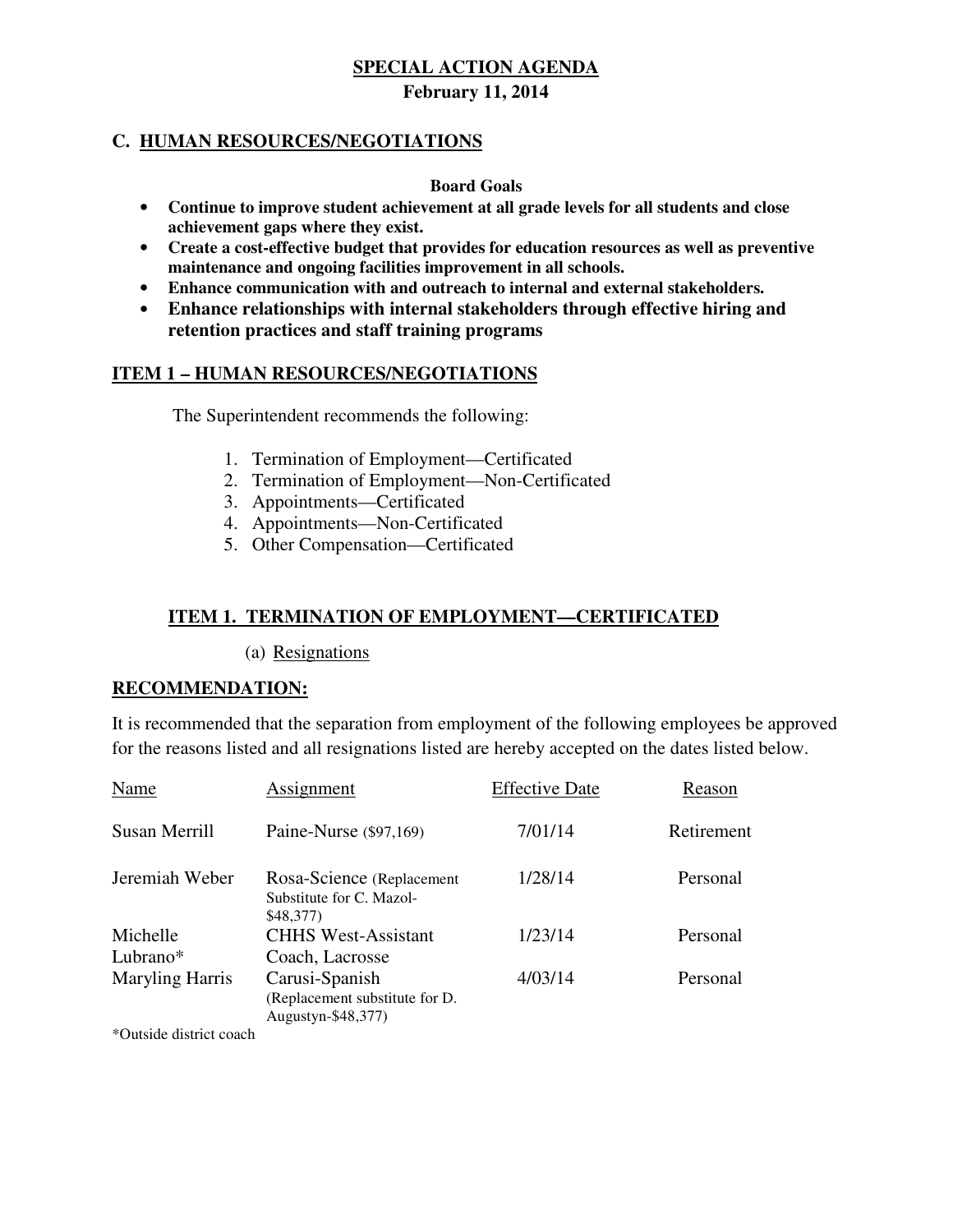### **C. HUMAN RESOURCES/NEGOTIATIONS**

#### **ITEM 2. TERMINATION OF EMPLOYMENT—NON-CERTIFICATED**

(a) Resignations

#### **RECOMMENDATION:**

 It is recommended that the separation from employment of the following employees be approved for the reasons listed and all resignations listed are hereby accepted on the dates listed below.

| <u>Name</u>              | Assignment                                                                   | <b>Effective Date</b> | Reason              |
|--------------------------|------------------------------------------------------------------------------|-----------------------|---------------------|
| Judith Bajgier<br>Leuthy | Malberg-Student<br><b>Registration Assistant</b><br>Coordinator $(\$37,862)$ | 5/01/14               | Deferred Retirement |

(b) Terminations

#### **RECOMMENDATION:**

 Resolved, based upon the recommendation of the Superintendent of Schools, that the Cherry Hill Board of Education hereby exercises the fifteen-day termination clause in the employment contract of employee #4331, and that said employee's employment in the School District be and is therefore terminated effective at the close of business on February 11, 2014; and be it

 Further Resolved, that employee #4331 shall not report to work or otherwise be on School District premises without prior authorization from the Administration between the date of this Resolution and the effective date of termination; and be it

 Further Resolved, that the Director of Human Resources shall forthwith provide appropriate written notice of this action to employee #4331.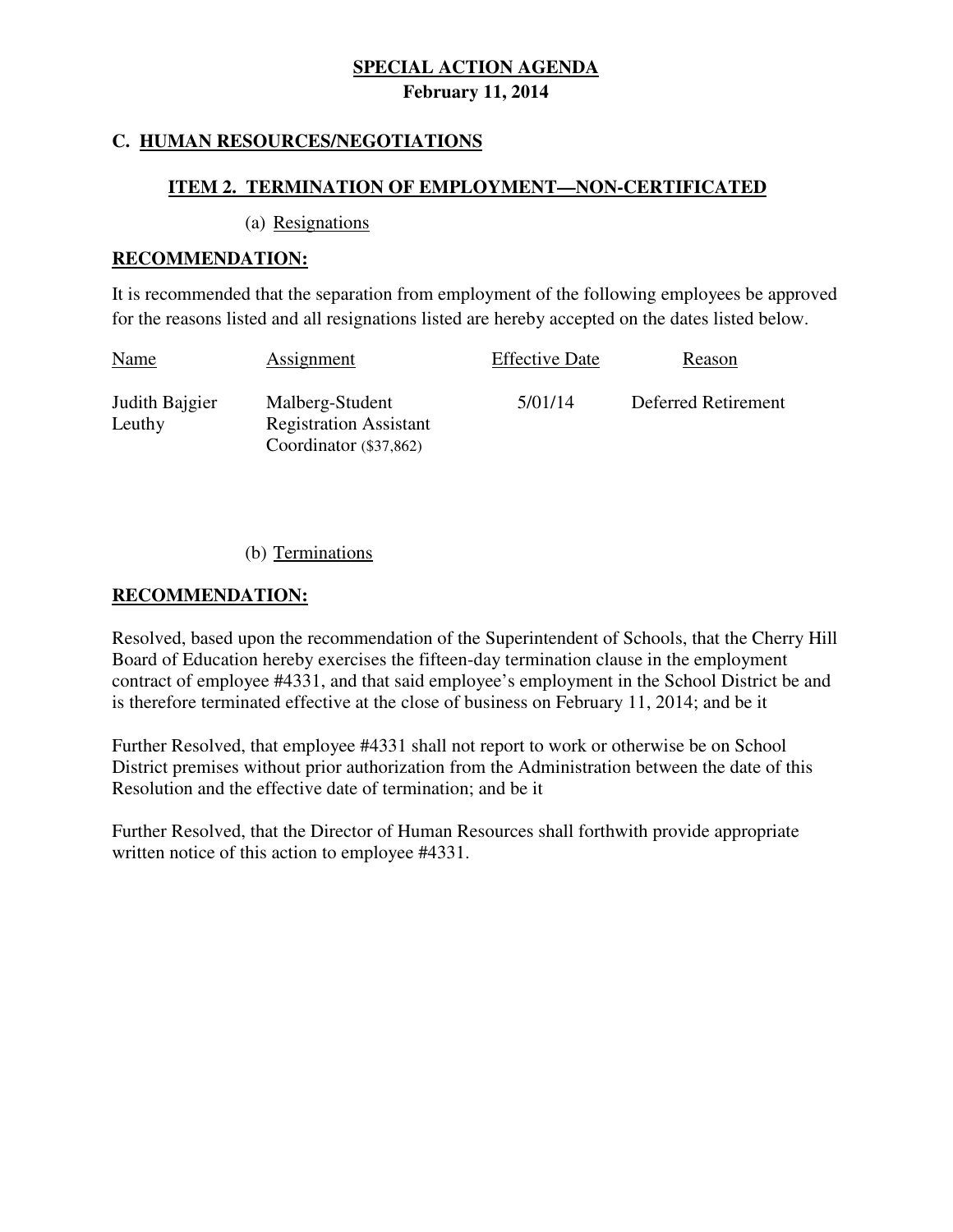#### **C. HUMAN RESOURCES/NEGOTIATIONS**

### **ITEM 3. APPOINTMENTS—CERTIFICATED**

(a) Regular

# **RECOMMENDATION:**

 It is recommended that the persons listed be appointed to the positions indicated in accord with the data presented.

| Name                      | Assignment                                                                                                                            | <b>Effective Date</b>                       | Salary                                  |
|---------------------------|---------------------------------------------------------------------------------------------------------------------------------------|---------------------------------------------|-----------------------------------------|
| Katherine<br>Pacione      | Rosa-Science (Replacement substitute for<br>C. Mazol on leave of absence-budget #11-<br>130-100-101-48-0100)                          | 1/27/14-4/08/14                             | \$48,377 prorated<br>(Bachelors-step 1) |
| Annette<br>DiGiamberadino | Mann-Grade 5 (Replacement substitute<br>or K. Hall on leave of absence-budget #11-<br>120-100-101-24-0100)                            | 2/13/14-6/30/14                             | \$48,377 prorated<br>(Bachelors-step 1) |
| Kimberlee<br>Lipinski     | Johnson- Grade 1 (Replacement<br>substitute for S. Murawczyk- budget #11-<br>120-100-101-12-0100)                                     | 1/30/14-6/30/14<br>(revised for start date) | \$48,377 prorated<br>(Bachelors-step 1) |
| Kaitlin<br>McCarthy       | <b>CHHS West-Social Studies</b><br>(Replacement substitute for J. Woolston on<br>leave of absence-budget #11-140-100-101-<br>55-0100) | 1/24/14-3/27/14<br>(contract extended)      | \$48,377 prorated<br>(Bachelors-step 1) |
| Sarah Musuta              | Rosa-Language Arts (Replacement<br>substitute for R. Israelite on leave of<br>absence-budget #11-130-100-101-48-0100)                 | 1/30/14-6/30/14                             | \$48,377 prorated<br>(Bachelors-step 1) |
| Deborah Roth              | <b>Stockton-Resource Room</b><br>(Replacement substitute for J. Boecklen on<br>leave of absence-budget #11-213-100-101-<br>33-0100)   | 3/05/14-5/06/14<br>(contract extended)      | \$48,377 prorated<br>(Bachelors-step 1) |
| Erica Marshall            | Knight-Grade 2 (Replacement substitute<br>for C. Atchinson on leave of absence-budget<br>#11-120-100-101-21-0100)                     | 5/07/14-6/30/14<br>(contract extended)      | \$48,377 prorated<br>(Bachelors-step 1) |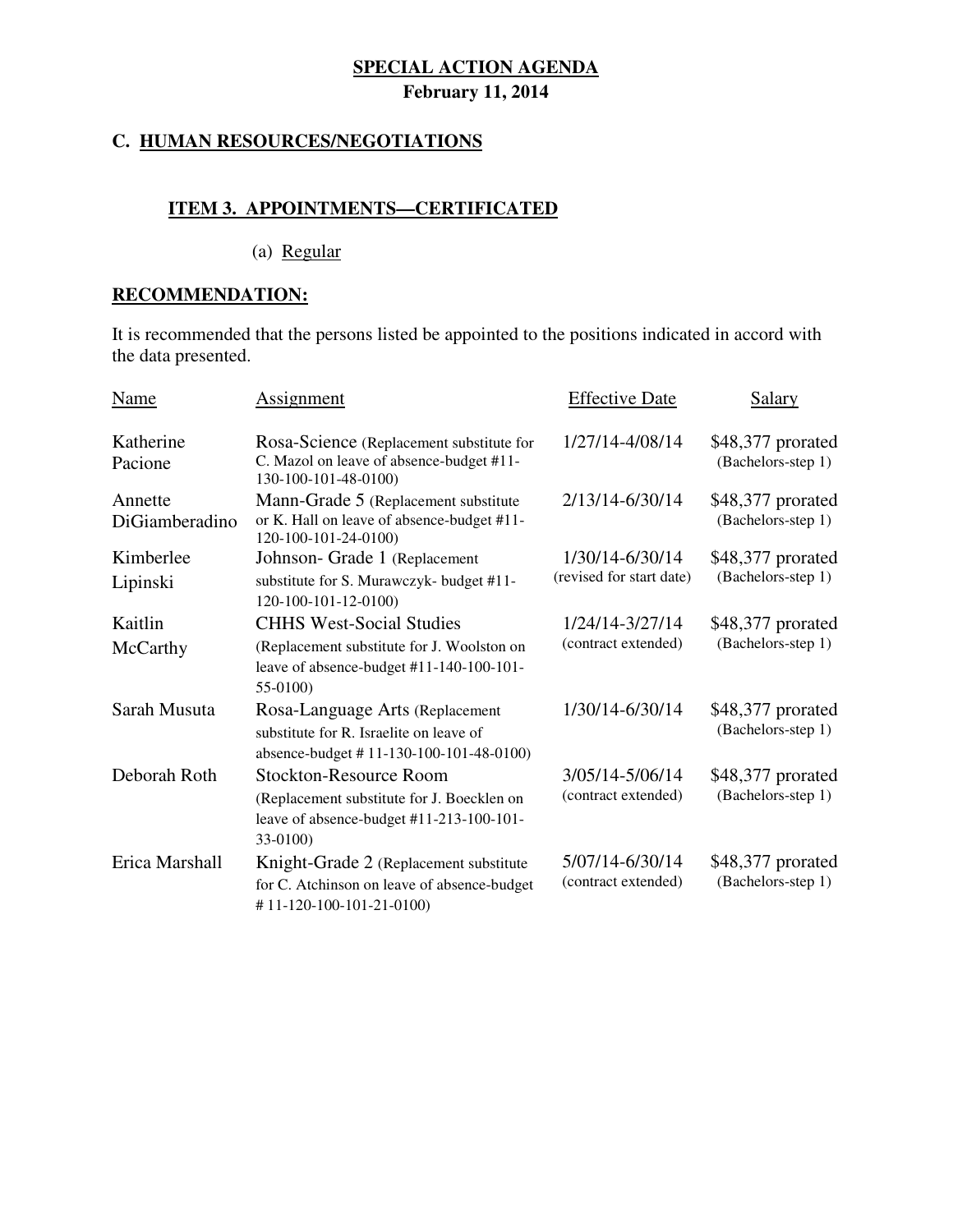### **C. HUMAN RESOURCES/NEGOTIATIONS**

### **ITEM 3. APPOINTMENTS—CERTIFICATED**

#### (b) Regular – Grant Funded

#### **RECOMMENDATION:**

 It is recommended that the person listed be reappointed to the position indicated in accord with the data presented. Salary is funded 100% through the grant.

| Name                           | Assignment                                                                                        | <b>Effective Date</b> | <b>Salary</b>                                                     |
|--------------------------------|---------------------------------------------------------------------------------------------------|-----------------------|-------------------------------------------------------------------|
| Diana Ragasa<br><b>Tavares</b> | Barton-.5 Title I (Semi-annual Title I)<br>reappointment-budget #20-232-100-<br>$101 - 03 - 0100$ | 8/29/13-6/30/14       | $$27,165$ (.5 of<br>Masters $+15$ -step 1-<br>revised for column) |

#### (c) Substitute Teachers/Nurses

#### **RECOMMENDATION:**

 It is recommended that the persons listed be approved as substitute teachers/substitute nurses for the 2013-14 school year effective 2/12/14-6/30/14. Monies budgeted from account #11-120-00- 101-98-0150/#11-130-100-101-98-0150/#11-140-100-101-98-0150/#11-000-213-104-98-0150.

| Name                               | Name                                                                                          | Name                | Name                  |               |
|------------------------------------|-----------------------------------------------------------------------------------------------|---------------------|-----------------------|---------------|
| Laura Flood<br><b>Matthew Vann</b> | <b>Rick Santarone</b>                                                                         | <b>Scott Mooney</b> |                       | Kurt Loescher |
|                                    | Co-Curricular<br>(d)                                                                          |                     |                       |               |
| Name                               | Assignment                                                                                    |                     | <b>Effective Date</b> | Stipend       |
| Robert Kates*                      | <b>CHHS East-Co-Assistant Coach,</b><br>Boys Basketball (budget #11-402-<br>$100-100-50-0101$ |                     | 1/30/14-3/01/14       | \$203         |
| Katelyn<br>McWilliams              | <b>CHHS West-Assistant Director,</b><br>Spring Show Set (budget #11-401-<br>$100-100-55-0101$ |                     | 9/01/13-6/30/14       | \$1538        |

\*Outside district employee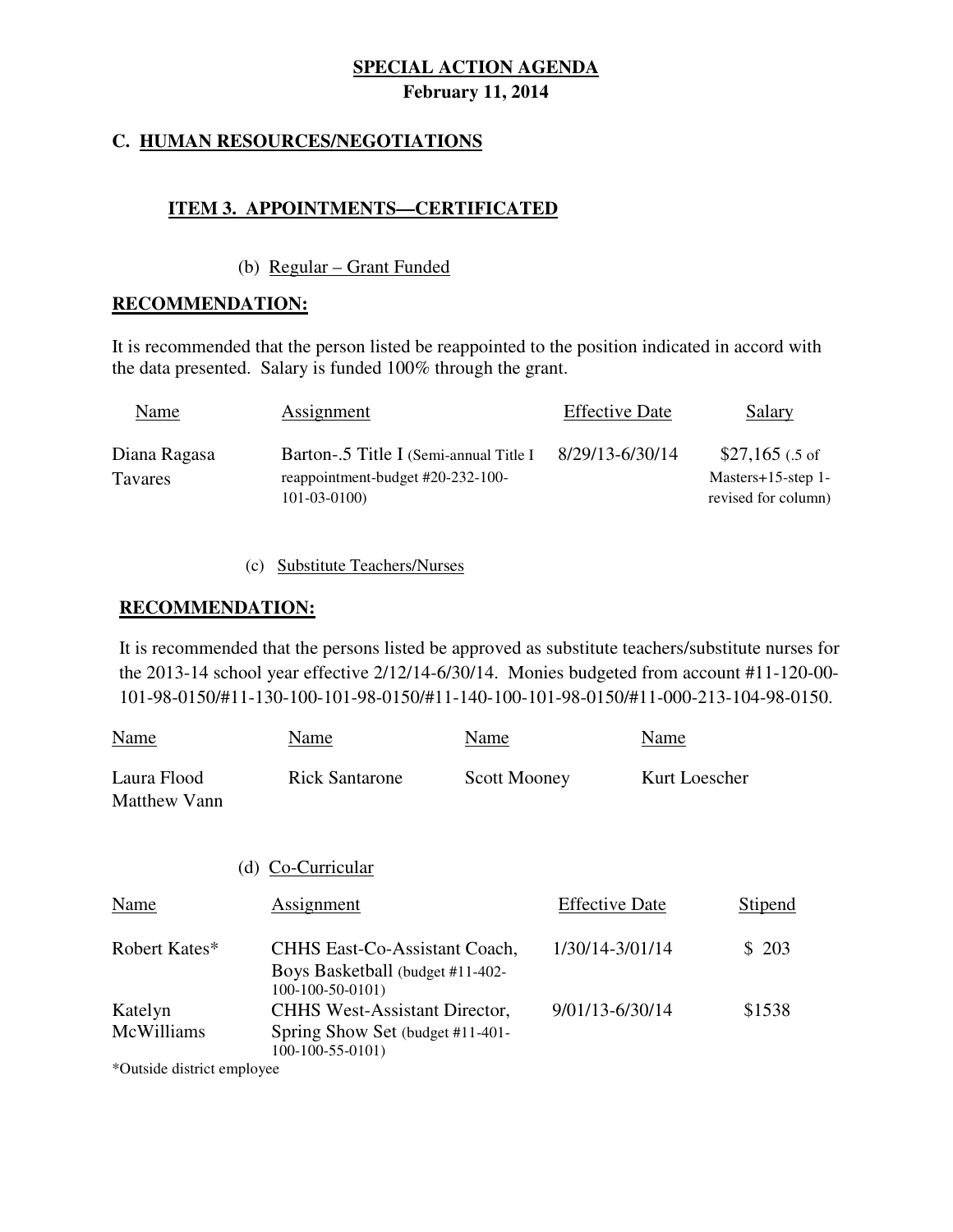### **C. HUMAN RESOURCES/NEGOTIATIONS**

### **ITEM 3. APPOINTMENTS—CERTIFICATED**

(e) Homebound-Tutor

#### **RECOMMENDATION:**

 It is recommended that Traun Brodhead be approved as a homebound tutor for students needing instruction during the 2013-2014 school year. Hourly rate for homebound is \$41.03 and charged against budget code 11-150-100-101-71-0101.

### **ITEM 4. APPOINTMENTS—NON-CERTIFICATED**

(a) Regular

#### **RECOMMENDATION:**

 It is recommended that the persons listed be appointed to the positions indicated in accord with the data presented.

| Name                     | Assignment                                                                                                             | <b>Effective Date</b>                       | <b>Hourly Rate/Salary</b> |
|--------------------------|------------------------------------------------------------------------------------------------------------------------|---------------------------------------------|---------------------------|
| <b>Christopher Puche</b> | <b>Beck-Exceptional Educational</b><br>Assistant (new position-35 hrs/wk-<br>budget #11-000-217-106-40-0100)           | 1/21/14-6/30/14<br>(revised for start date) | \$10.86                   |
| Jennifer Carey           | Harte-Educational Assistant<br>(replacing A.Caldas-30 hrs/wk-budget<br>#11-213-100-106-09-0100)                        | 2/4/14-6/30/14                              | \$9.25                    |
| Amy Hinkle               | <b>Mann-Educational Assistant</b><br>(replacing L.Boris-30 hrs/wk-budget)<br>#11-190-100-106-24-0100)                  | 2/4/14-6/30/14                              | \$9.25                    |
| Shelly Hollingsworth     | Kilmer/Johnson-Educational<br>Assistant (Reassignment of N.<br>Schopfer-30hrs/wk-budget#11-190-<br>100-106-12/15-0100) | On or about<br>2/10/14-6/30/14              | \$9.25                    |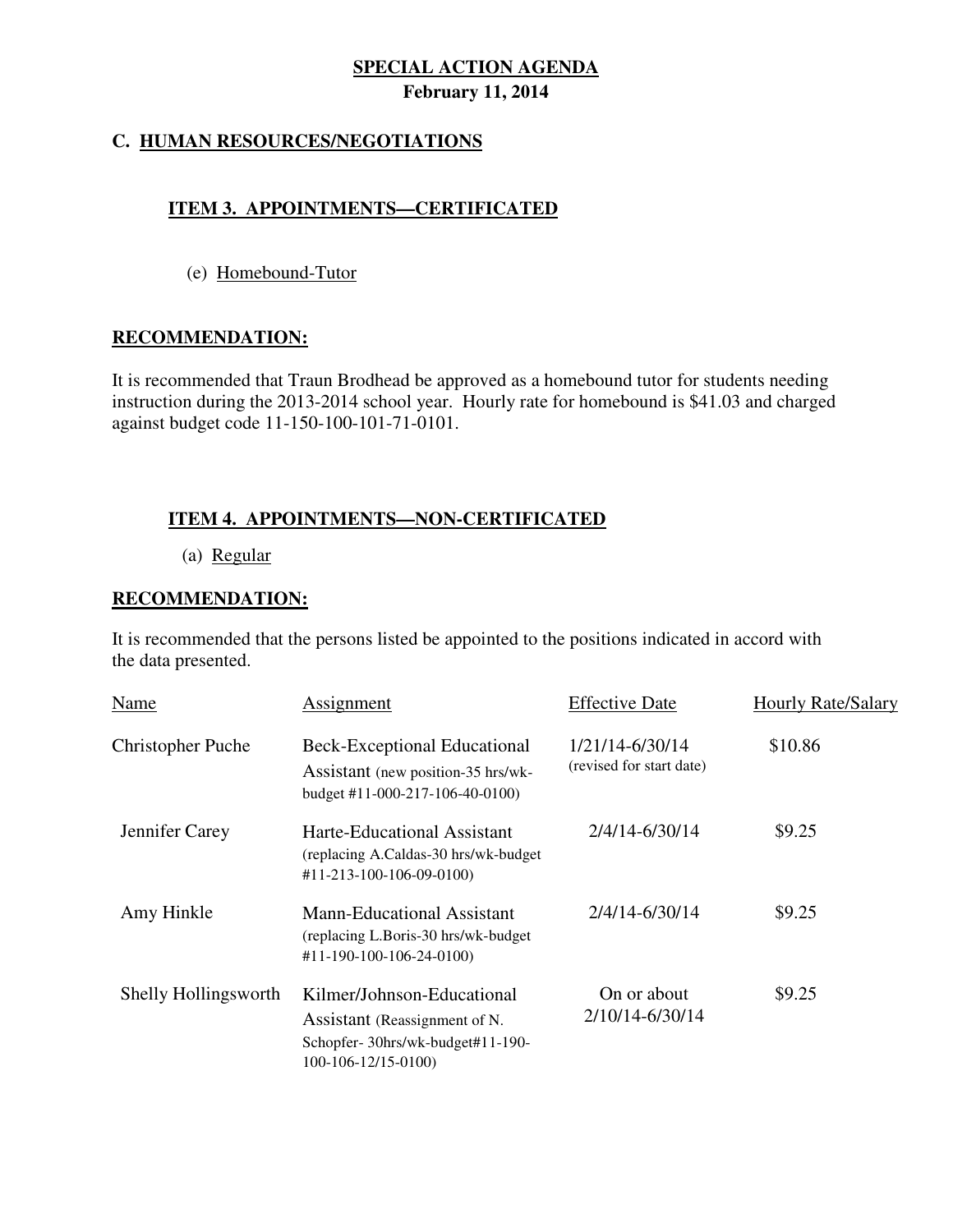### **C. HUMAN RESOURCES/NEGOTIATIONS**

#### **ITEM 5. OTHER COMPENSATION-CERTIFICATED**

#### (a) After School Workshops

#### **RECOMMENDATION:**

Lindsay Ciemiengo

 It is recommended that the teachers listed be approved to present after school workshops from 2/4/14 to 5/30/14 at \$53.56/hour not to exceed a grand total of \$6427.20. Monies budgeted from account #20-272-200-101-99-0101

| Name             | Name                | Name                  |
|------------------|---------------------|-----------------------|
| Patrick McHenry  | Cindy O'Reilly      | Scott Goldthorp       |
| Denise Roskey    | Jacqueline Thompson | Derrick Owings        |
| Paula Pennington | Violeta Katsikis    | Waleska Batista-Arias |
| Linda Petz       | Karen Russo         | Laure Gibson-Parker   |
|                  |                     |                       |

Motion Mrs. Horiates Second Mrs. Cohen Vote Ayes - 8 No - 0 Dr. Dickinson - absent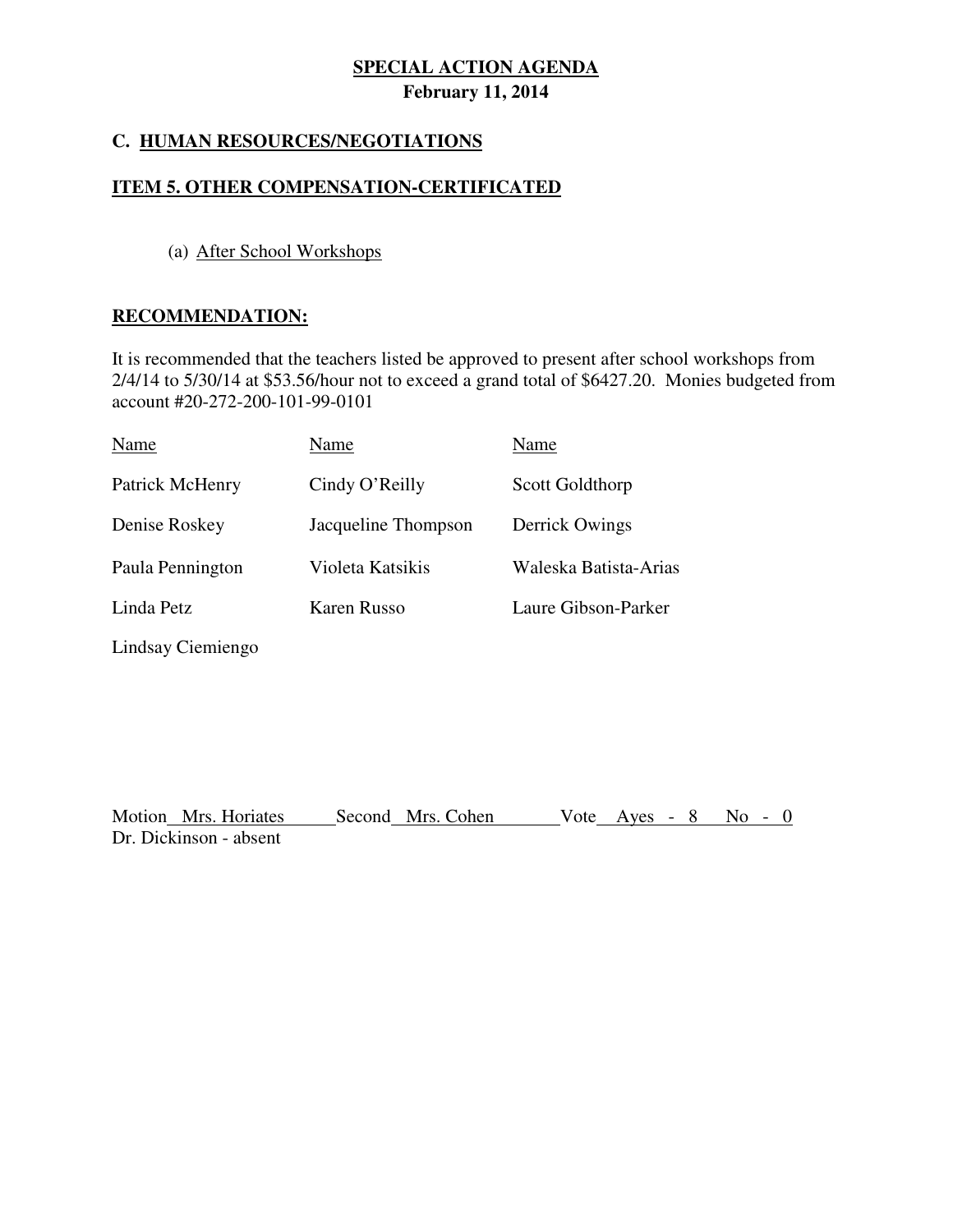#### **A. CURRICULUM & INSTRUCTION**

#### **Board Goals**

- **Continue to improve student achievement at all grade levels for all students and close achievement gaps where they exist.**
- **Create a cost-effective budget that provides for educational resources as well as preventive maintenance and ongoing facilities improvement in all schools.**
- **Enhance communication with and outreach to internal and external stakeholders.**
- **Enhance relationships with internal stakeholders through effective hiring and retention practices and staff training programs.**

The Superintendent recommends the following:

1. Approval of Attendance at Conferences and Workshops for the 2013-2014 school year

#### **ITEM 1. APPROVAL OF ATTENDANCE AT CONFERENCES AND WORKSHOPS FOR THE 2013-2014 SCHOOL YEAR**

 WHEREAS, certain Cherry Hill School District employees have requested authorization to attend the conference(s)/workshop(s) listed below, and

 WHEREAS, the attendance of each employee at the specified conference/workshop is educationally necessary, fiscally prudent and 1) directly related to and within the scope of the employee's current responsibilities and the District's professional development plan, and 2) critical to the instructional needs of the District or furthers the efficient operation of the District;

 NOW, THEREFORE, BE IT RESOLVED, that the Cherry Hill Board of Education authorizes the attendance of the employees at the specified conferences/workshops listed below, and be it

 FURTHER RESOLVED, that the Board hereby determines that the estimated expenses related to the authorized travel listed below are justified and THEREFORE authorizes payment of any registration fees and reimbursement of statutorily authorized travel expenditures to the designated employees, not to exceed District budgetary limitations and to be in accordance with the provisions of *N.J.S.A.* 18A:11-12, the District's travel policy and procedures, State travel payment guidelines established by the Department of Treasury in NJOMB circular letter 08-13- OMB, and with guidelines established by the federal Office of Management and Budget:

| # | <b>NAME</b>                          | <b>CONFERENCE</b>                | <b>DATE</b> | <b>COST</b><br><b>NOT TO EXCEED</b>                      |
|---|--------------------------------------|----------------------------------|-------------|----------------------------------------------------------|
|   | Steve Robbins<br><b>Board Member</b> | PARCC & Beyond, Princeton,<br>NJ | 2/21/14     | \$176.66<br>Registration/Mileage<br><b>General Funds</b> |

NOTE: Mr. Robbins will not be putting in for mileage.

Motion Mrs. Matlack Second Mrs. Cohen Vote Ayes - 7 No - 0 - 1<sup>\*</sup> \*Mr. Robbins abstained Dr. Dickinson - absent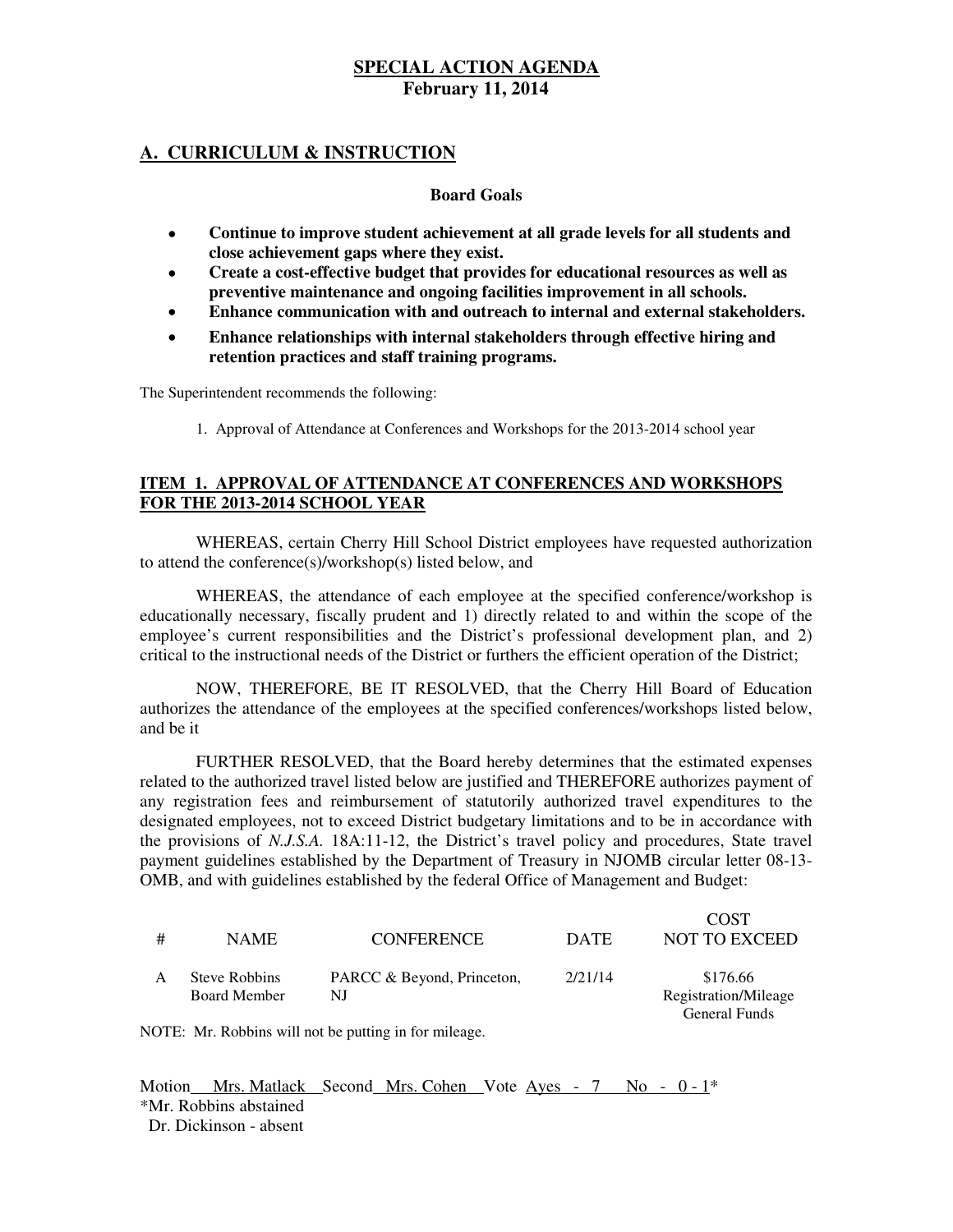#### **B. BUSINESS AND FACILITIES**

#### **Board Goals**

- **Continue to improve student achievement at all grade levels for all students and close achievement gaps where they exist.**
- **Create a cost-effective budget that provides for education resources as well as preventive maintenances and ongoing facilities improvement in all schools.**
- **Enhance communication with and outreach to internal and external stakeholders.**
- **Enhance relationships with internal stakeholders through effective hiring and retention practices and staff training programs**

### *The Superintendent recommends the following:*

 *1. Approval of Bill List* 

#### **ITEM 1. FINANCIAL REPORTS**

#### **APPROVAL OF BILL LIST**

 \$1,216,198.44 be approved as submitted. It is recommended that the Bill List dated February 11, 2014 in the amount of

Motion: Mr. Roth Second: Mr. Klukoff Vote: Ayes - 8 No - 0 Dr. Dickinson – absent

#### EXCEPTION:

 Item #1 - Approval of Bill List (NJ American Water Co.) Motion: <u>Mr. Roth Second: Mr. Klukoff</u> Vote: <u>Ayes - 7 No - 0 – 1</u>\* \*Mr. Robbins abstained due to a conflict of interest with NJ American Water Co. Dr. Dickinson - absent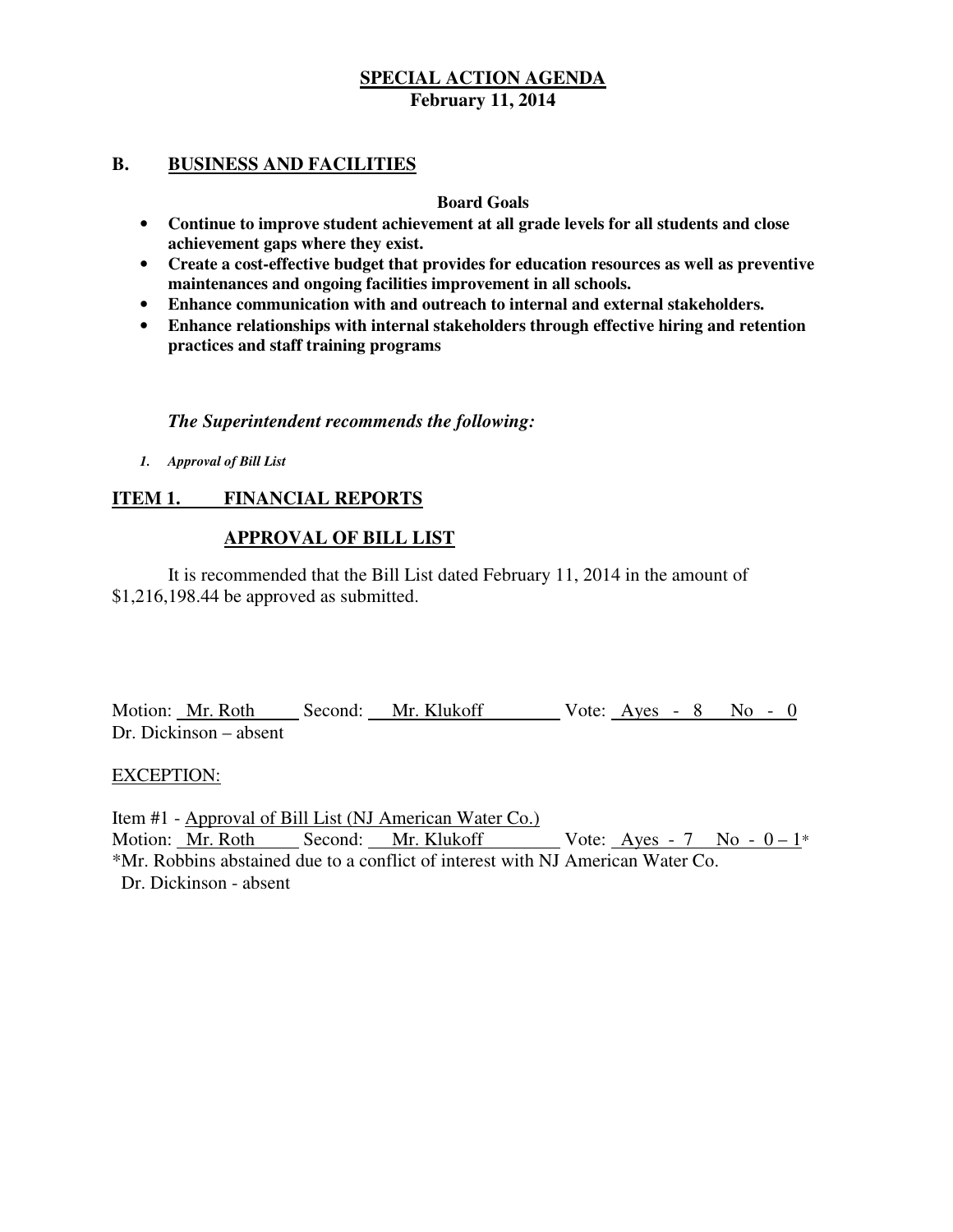### **D. POLICIES & LEGISLATION COMMITTEE**

#### **Board Goals**

- **Continue to improve student achievement at all grade levels for all students and close achievement gaps where they exist.**
- **Create a cost-effective budget that provides for educational resources as well as preventive maintenance and ongoing facilities improvement in all schools.**
- **Enhance communication with and outreach to internal and external stakeholders.**
- **Enhance relationships with internal stakeholders through effective hiring and retention practices and staff training programs.**

The Superintendent recommends the following:

- 1. Resolution to Approve the Revised 2013-2014 Calendar
- 2. Resolution to Affirm HIB Decision

#### ITEM 1. RESOLUTION TO APPROVE THE REVISED 2013-2014 DISTRICT CALENDAR

 Resolved, upon the recommendation of the Superintendent of Schools, that the Board of Education adopts the revised 2013-2014 District Calendar as submitted by the Superintendent, with a total of 180 student attendance days, due to the impact of weather conditions.

#### ITEM 2. RESOLUTION TO AFFIRM HIB DECISION

 Resolved, that the Cherry Hill Board of Education approves the written hearing decision in HIB Incident Number 13-14:68, and directs the Superintendent to provide a copy of the decision to the parents of both affected pupils herewith.

Item #1 Motion Mr. Robbins Second Mrs. Cohen Vote Ayes - 7 No - 1<sup>\*</sup> \*Mrs. Horiates voted in the negative. Dr. Dickinson - absent

Item #2 Motion Mr. Robbins Second Mrs. Cohen Vote Ayes - 8 No - 0 Dr. Dickinson - absent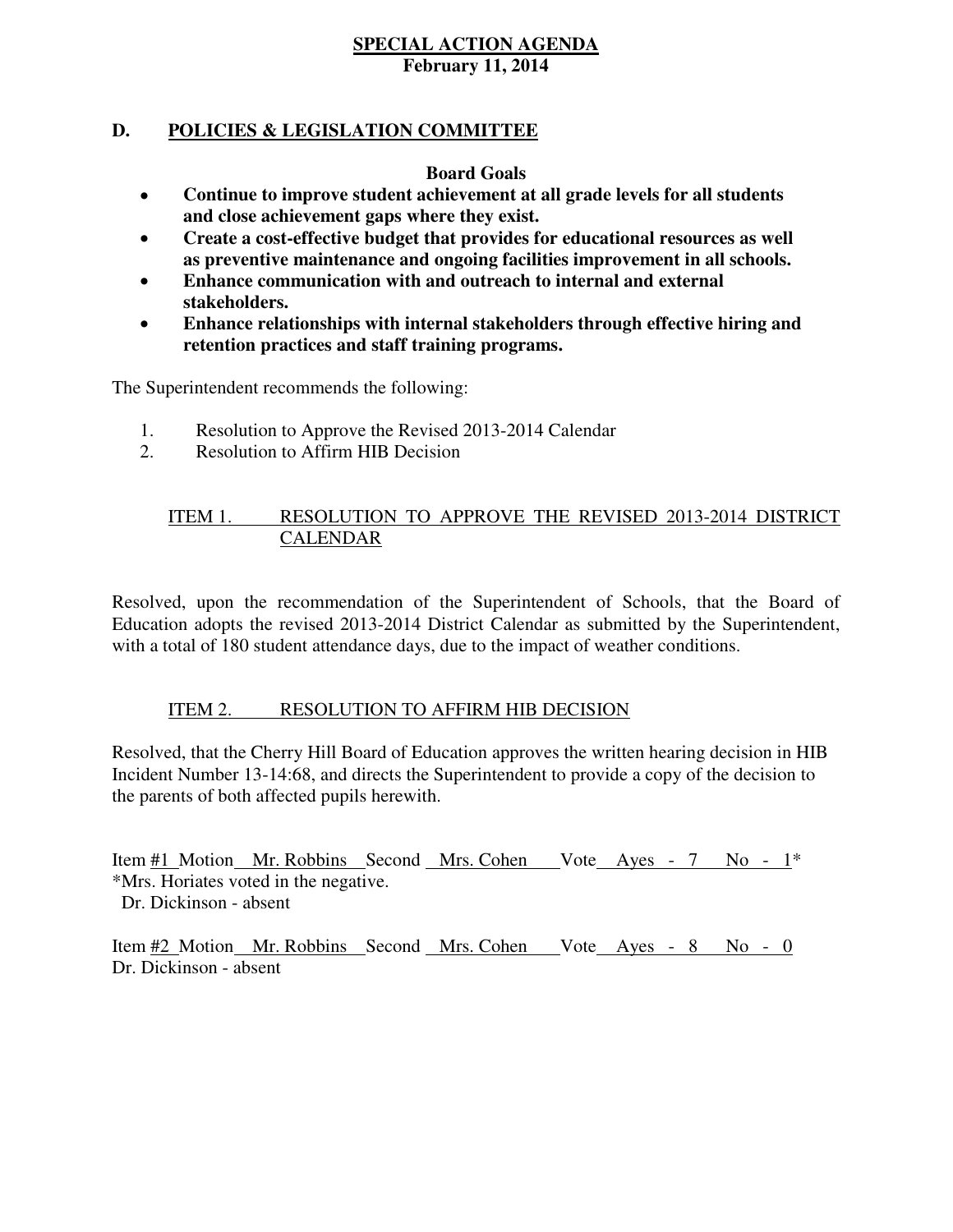Board of Education Work Session and Special Action Meeting Minutes February 11, 2014

Mrs. Judge called the Board Work Session to order from the Special Action meeting.

#### **Presentation:**

 Ms. Valerie Sadwin gave a presentation to the Board on "*Interpreting School Performance Reports"*.

 The proposed Action Agenda for February 25, 2014 which is included as Appendix A was reviewed. The Board agreed to move the items on the agenda.

Mrs. Cohen made and Mr. Goodwin seconded a motion to adjourn at 8:40 P.M.

Respectfully submitted,

 James Devereaux Business/Board Secretary Assistant Superintendent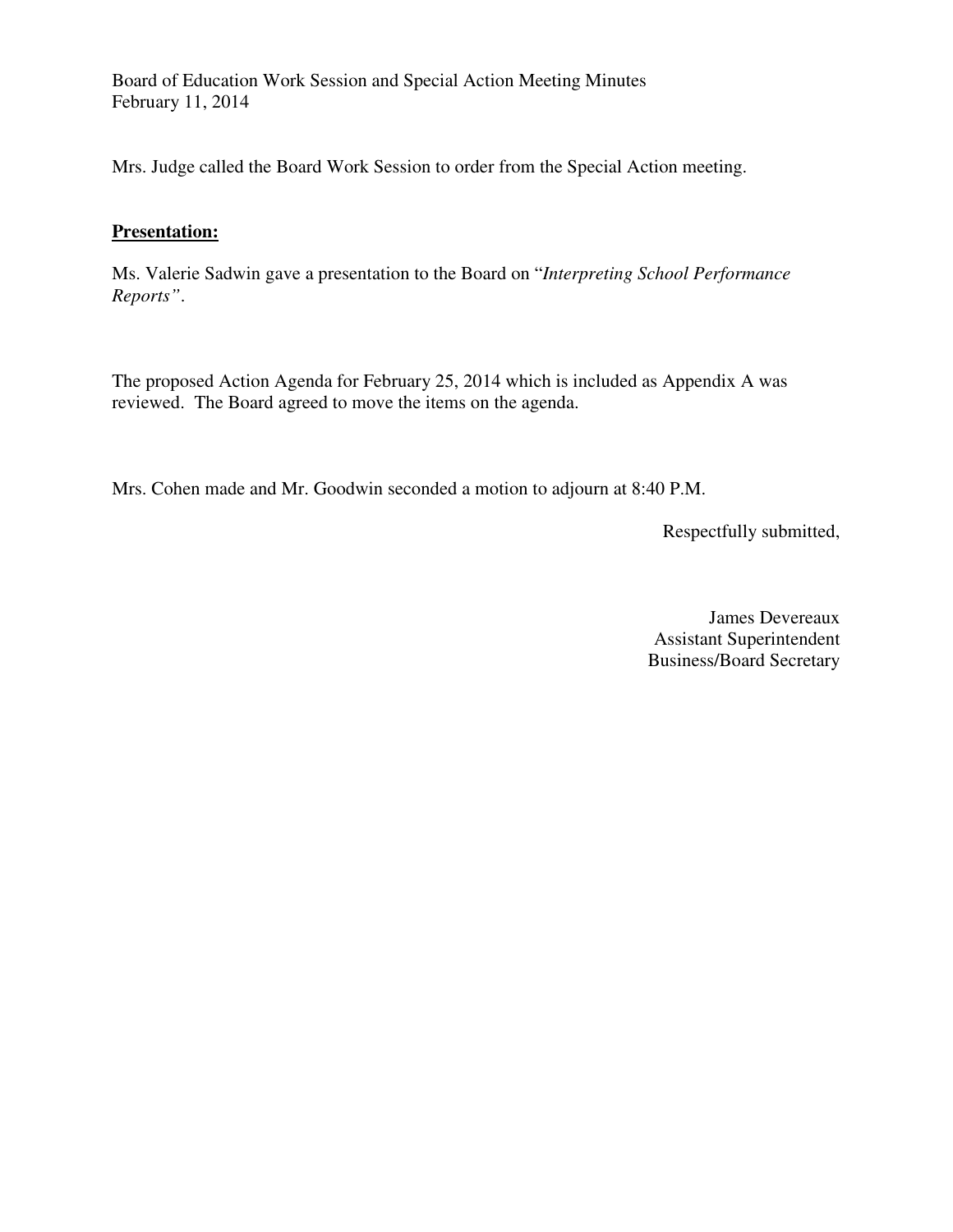Appendix A

# memorandum

# **Date: February 11, 2014**

**To:** Members, Board of Education

**From:** Dr. Maureen Reusche, Superintendent

# **AGENDA**

# **EXECUTIVE SESSION 6:00 PM SPECIAL ACTION MEETING—7:00 PM BOARD WORK SESSION—Immediately following Special Action**

 **February 11, 2014 - Malberg Board Room** 

# **BOARD OF EDUCATION COMMITTEES**

#### **Curriculum & Instruction Committee Members (yellow)**

 Chairperson: Carol Matlack Administrative Liaison: Joseph Meloche, LaCoyya Weathington Committee Members: Eric Goodwin, Steve Robbins

#### **Business & Facilities Committee Members (blue)**

 Chairperson: Elliott Roth Administrative Liaison: James Devereaux Committee Members: Seth Klukoff, Colleen Horiates, J. Barry Dickinson

 **Negotiations, Human Resources & Litigation Committee Members (pink)**  Chairperson: Colleen Horiates Administrative Liaison: Nancy Adrian Committee Members: Sherrie Cohen, Kathy Judge, Carol Matlack

#### **Policy & Legislation Committee Members (green)**  Chairperson: Steve Robbins – Policy, Eric Goodwin – Legislative Administrative Liaison: Maureen Reusche Committee Members: Sherrie Cohen, J. Barry Dickinson

#### **Strategic Planning (buff)**

 Chairperson: Seth Klukoff Administrative Liaison: James Devereaux Committee Members: Kathy Judge, Carol Matlack, Elliott Roth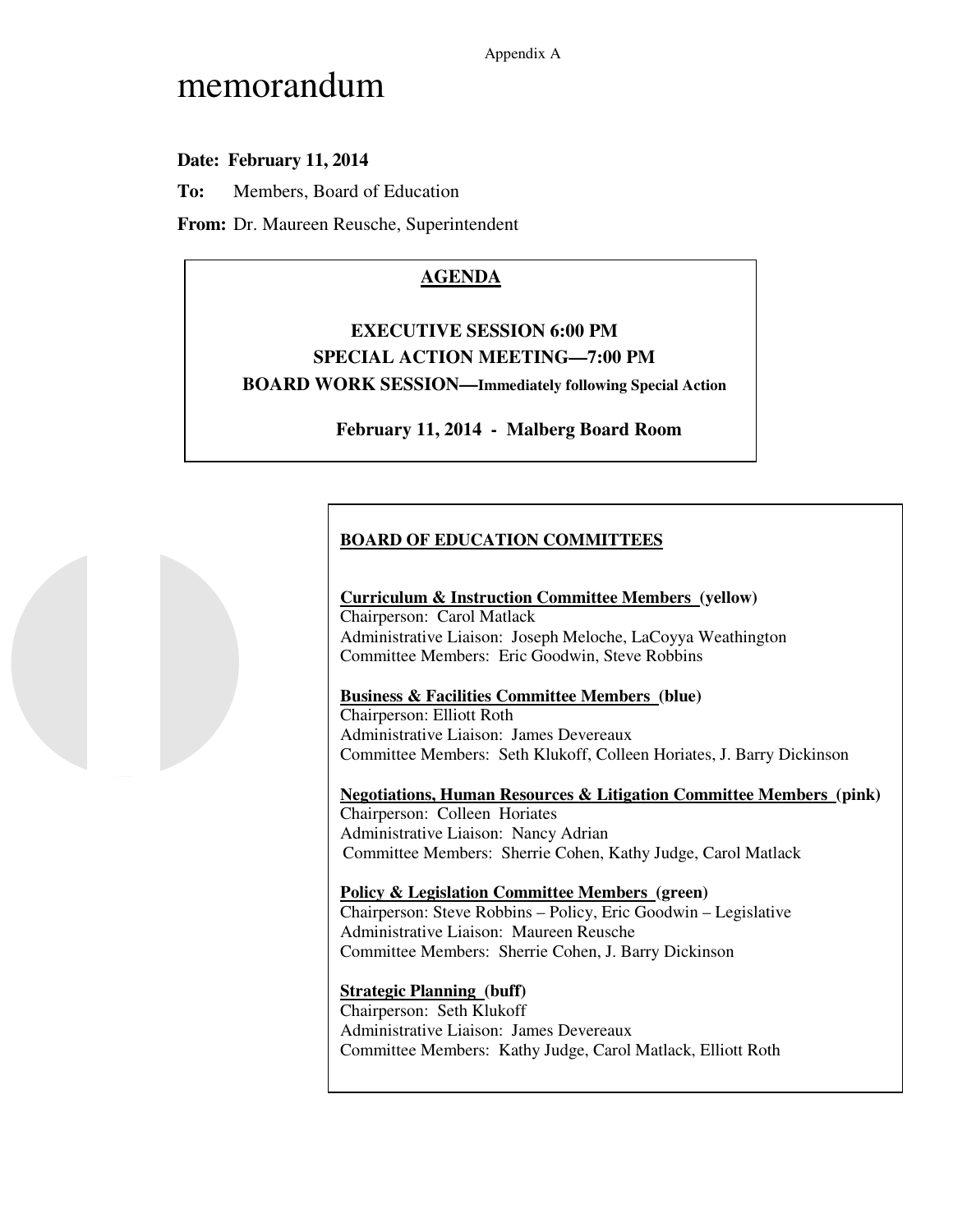### **PRESENTATIONS**

 *"Interpreting School Performance Report"…….Dr. J. Meloche and Ms. V. Sadwin* 

### **BOARD WORK SESSION**

• First Public Discussion (Agenda Items -up to three minutes per person)

#### **NEW BUSINESS**

• Second Public Discussion (up to three minutes per person)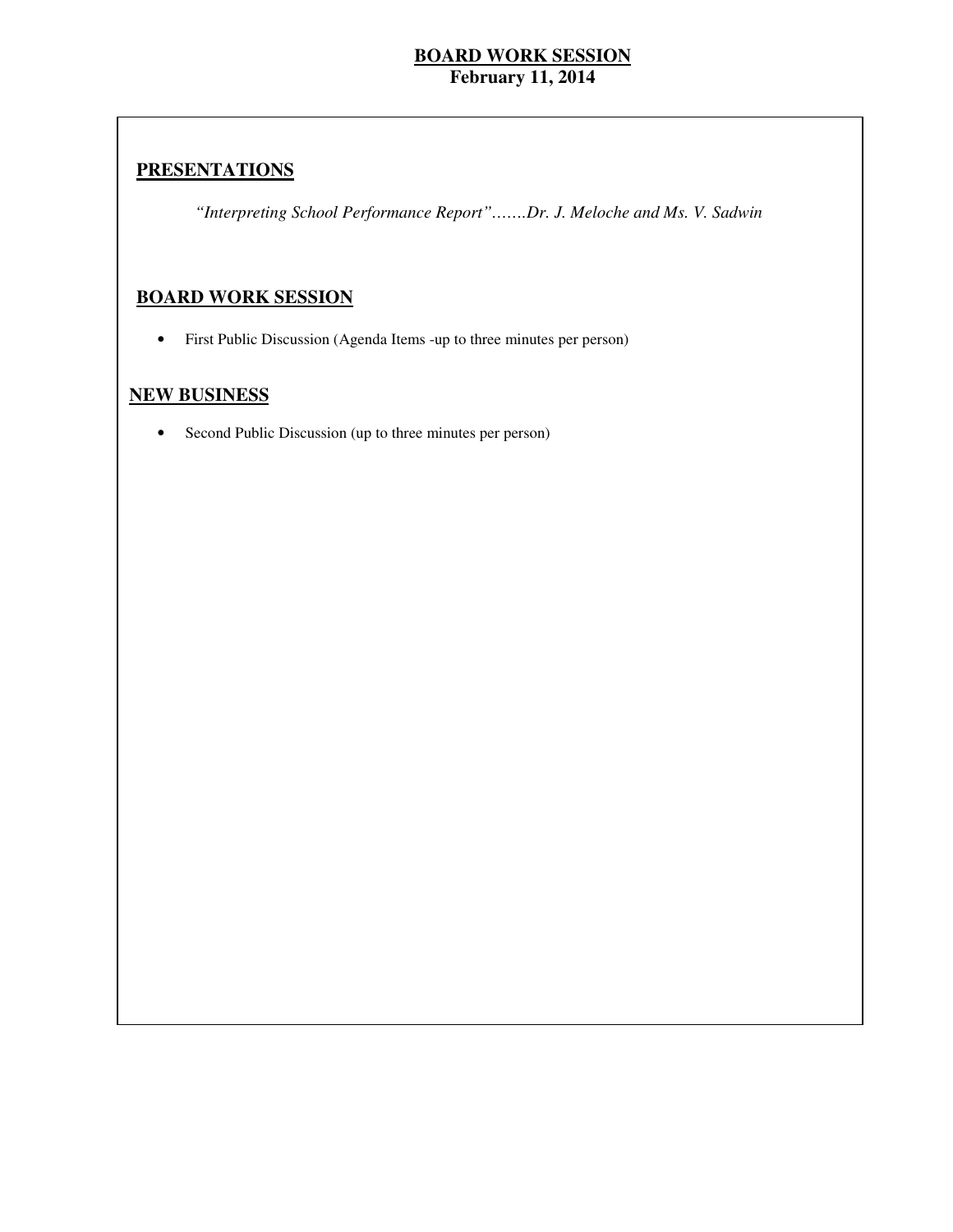#### **A. CURRICULUM & INSTRUCTION**

#### **Board Goals**

- **Continue to improve student achievement at all grade levels for all students and close achievement gaps where they exist.**
- **Create a cost-effective budget that provides for educational resources as well as preventive maintenance and ongoing facilities improvement in all schools.**
- **Enhance communication with and outreach to internal and external stakeholders.**
- **Enhance relationships with internal stakeholders through effective hiring and retention practices and staff training programs.**

The Superintendent recommends the following:

- 1. Approval of Attendance at Conferences and Workshops for the 2013-2014 school year
- 2. Approval Authorizing a Professional Service Agreement for 2013-2014 school year

#### **ITEM 1. APPROVAL OF ATTENDANCE AT CONFERENCES AND WORKSHOPS FOR THE 2013-2014 SCHOOL YEAR**

 WHEREAS, certain Cherry Hill School District employees have requested authorization to attend the conference(s)/workshop(s) listed below, and

 WHEREAS, the attendance of each employee at the specified conference/workshop is educationally necessary, fiscally prudent and 1) directly related to and within the scope of the employee's current responsibilities and the District's professional development plan, and 2) critical to the instructional needs of the District or furthers the efficient operation of the District;

 NOW, THEREFORE, BE IT RESOLVED, that the Cherry Hill Board of Education authorizes the attendance of the employees at the specified conferences/workshops listed below, and be it

 FURTHER RESOLVED, that the Board hereby determines that the estimated expenses related to the authorized travel listed below are justified and THEREFORE authorizes payment of any registration fees and reimbursement of statutorily authorized travel expenditures to the designated employees, not to exceed District budgetary limitations and to be in accordance with the provisions of *N.J.S.A.* 18A:11-12, the District's travel policy and procedures, State travel payment guidelines established by the Department of Treasury in NJOMB circular letter 08-13- OMB, and with guidelines established by the federal Office of Management and Budget:

| #            | <b>NAME</b>                                 | <b>CONFERENCE</b>             | <b>DATE</b>                                                   | <b>COST</b><br><b>NOT TO EXCEED</b>          |
|--------------|---------------------------------------------|-------------------------------|---------------------------------------------------------------|----------------------------------------------|
| $\mathsf{A}$ | Debbie Shumaker<br>Resurrection<br>Catholic | Excel Basics, Cherry Hill, NJ | 6/25/14<br>(Date<br>change/Previously<br>approved<br>10/29/13 | \$79.00<br>Registration<br><b>NCLB</b> Funds |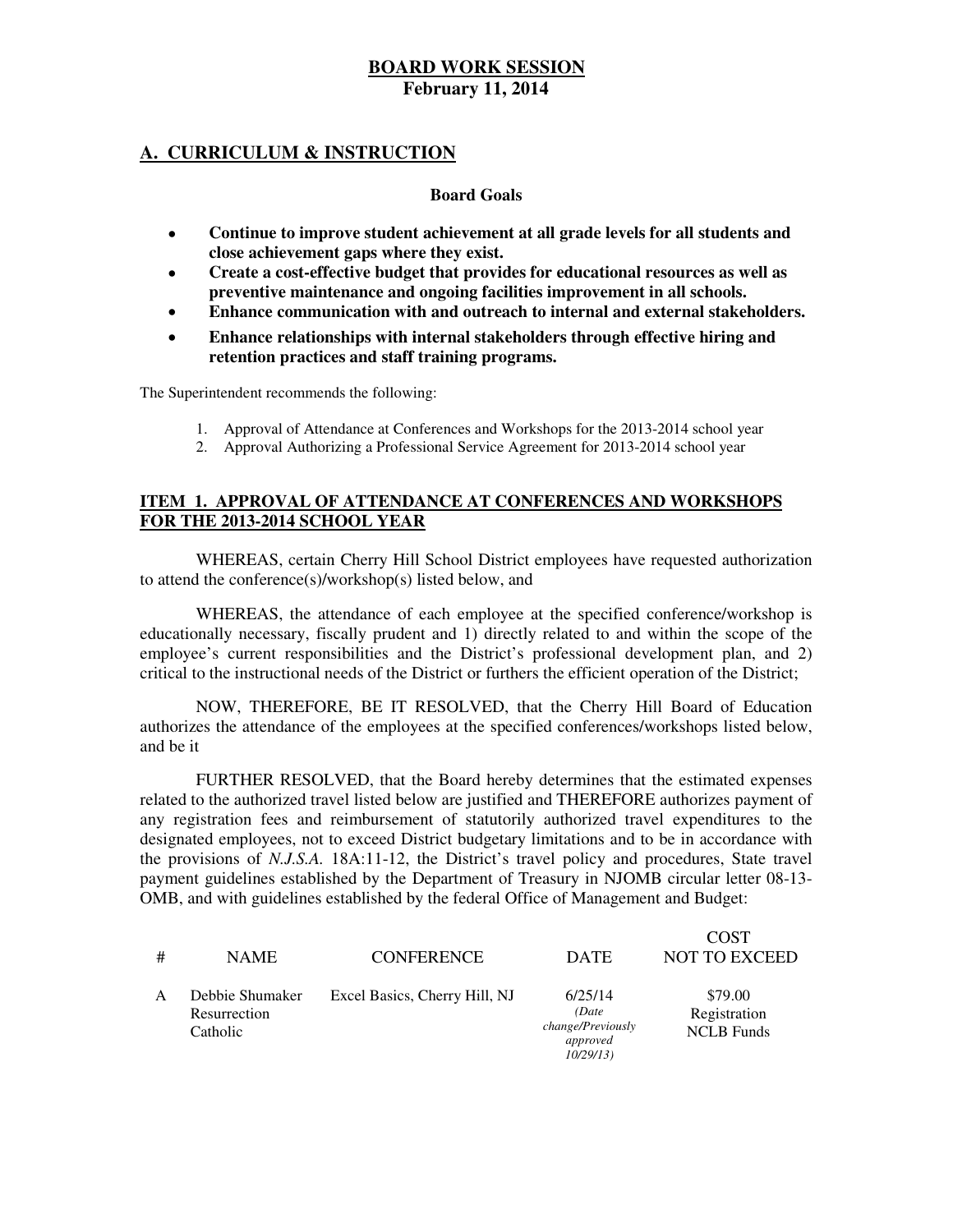#### **February 11, 2014**

#### **A. CURRICULUM & INSTRUCTION**

#### **ITEM 1. APPROVAL OF ATTENDANCE AT CONFERENCES AND WORKSHOPS FOR THE 2013-2014 SCHOOL YEAR -continued**

|   | <b>BOARD WORK SESSION</b><br><b>February 11, 2014</b> |                                                                                                              |                                                                        |                                                                    |  |  |
|---|-------------------------------------------------------|--------------------------------------------------------------------------------------------------------------|------------------------------------------------------------------------|--------------------------------------------------------------------|--|--|
|   |                                                       | <u>. CURRICULUM &amp; INSTRUCTION</u>                                                                        |                                                                        |                                                                    |  |  |
|   |                                                       | <u>TEM 1. APPROVAL OF ATTENDANCE AT CONFERENCES AND WORKSHOPS</u><br>OR THE 2013-2014 SCHOOL YEAR -continued |                                                                        |                                                                    |  |  |
| # | <b>NAME</b>                                           | <b>CONFERENCE</b>                                                                                            | <b>DATE</b>                                                            | <b>COST</b><br><b>NOT TO EXCEED</b>                                |  |  |
| B | <b>Edward Klitz</b><br>Cooper                         | Family Friendly Statewide<br>Meeting, Trenton, NJ                                                            | 3/5/14                                                                 | \$26.42<br>Mileage/Parking<br><b>General Funds</b>                 |  |  |
| C | Laura Harmon<br>Stockton                              | Organization of American<br>Kodaly Educators 2014<br>National Conference, Atlanta,<br>Georgia                | 3/19-23/14                                                             | \$265.00<br>Registration<br><b>General Funds</b>                   |  |  |
| D | Tom Carter<br>Central                                 | <b>GPA-NJ Purchasing</b><br>Conference, Atlantic City, NJ                                                    | 4/9-11, 2014                                                           | \$541.40<br>Registration/Mileage/<br>Parking/Tolls                 |  |  |
| E | Toni Tomei<br><b>Barclay</b>                          | CEC Convention,<br>Philadelphia, PA                                                                          | 4/9-12, 2014<br>(Date change,<br>previously<br>approved<br>1/28/14     | \$563.00<br>Nonmember<br>Registration<br><b>General Funds</b>      |  |  |
| F | Joanne Merriman<br>Miller<br>West                     | CEC Convention,<br>Philadelphia, PA                                                                          | 4/9-12, 2014<br>(Date change,<br>previously<br>approved<br>1/28/14)    | \$404.80<br>Member Registration/<br>Travel<br><b>General Funds</b> |  |  |
| G | Leanne Bernosky<br>Barclay                            | CEC Convention,<br>Philadelphia, PA                                                                          | 4/9-12, 2014<br>(Date change,<br>previously<br>approved<br>$1/28/14$ ) | \$408.00<br>Member Registration/<br>Travel<br><b>General Funds</b> |  |  |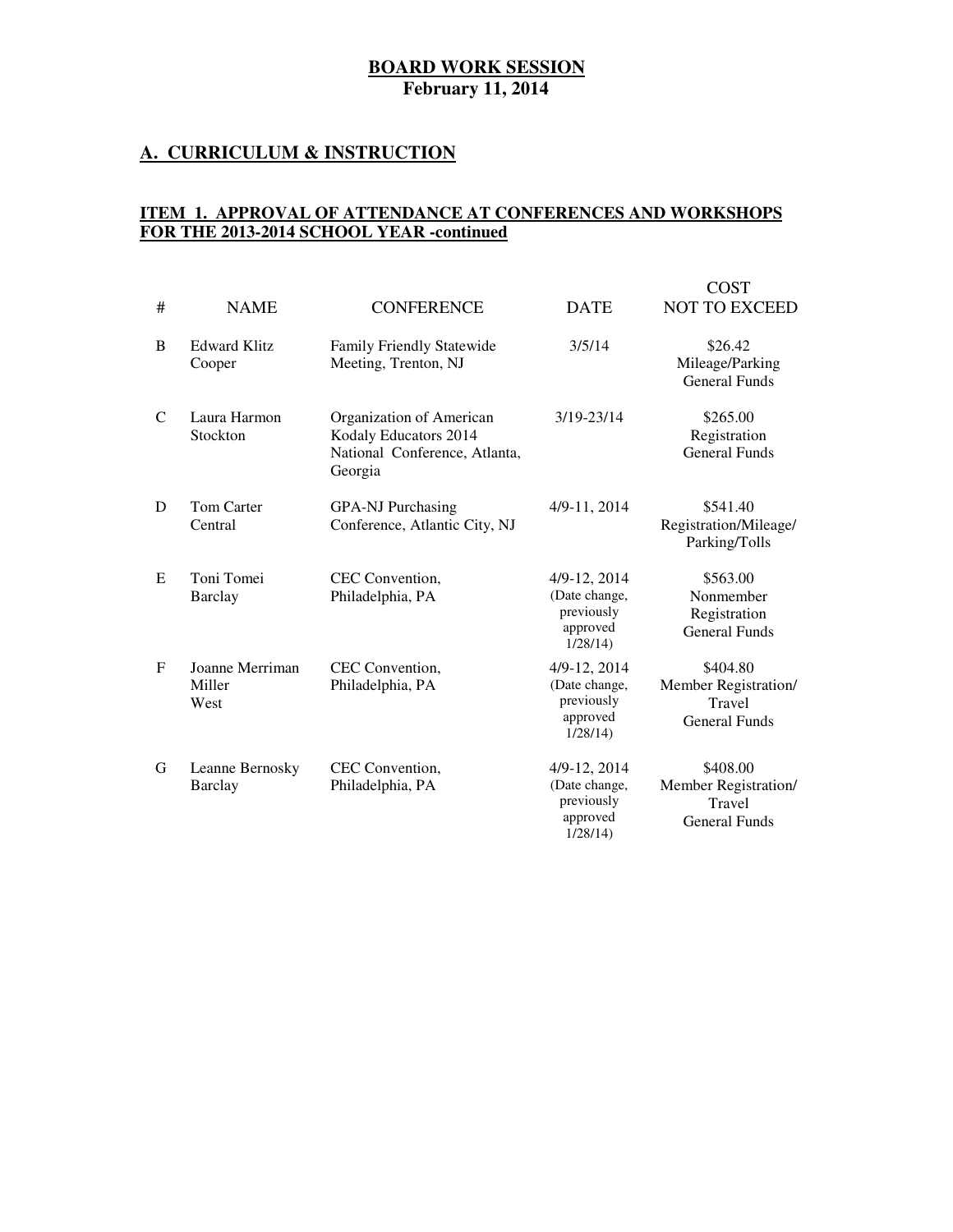#### **A. CURRICULUM & INSTRUCTION**

#### **ITEM 2. APPROVAL AUTHORIZING A PROFESSIONAL SERVICE AGREEMENT FOR 2013-2014 SCHOOL YEAR**

 the Superintendent of Schools, that the Board hereby approves the following private provider to perform such consultations and services as are determined necessary and prudent by the Director of Curriculum for the 2013-2014 school year; BE IT RESOLVED by the Cherry Hill Board of Education, upon the recommendation of

> Zaner Bloser To provide In-service Six Traits - Support Implementation upon the Common core Curriculum across content areas Dates: On or about March 28, 2014 Amount not to exceed \$2,700 20-232-200-500-60-0000 (\$2,500.00) 20-242-200-300-99-0000 (\$200.00) P.O. #14-05755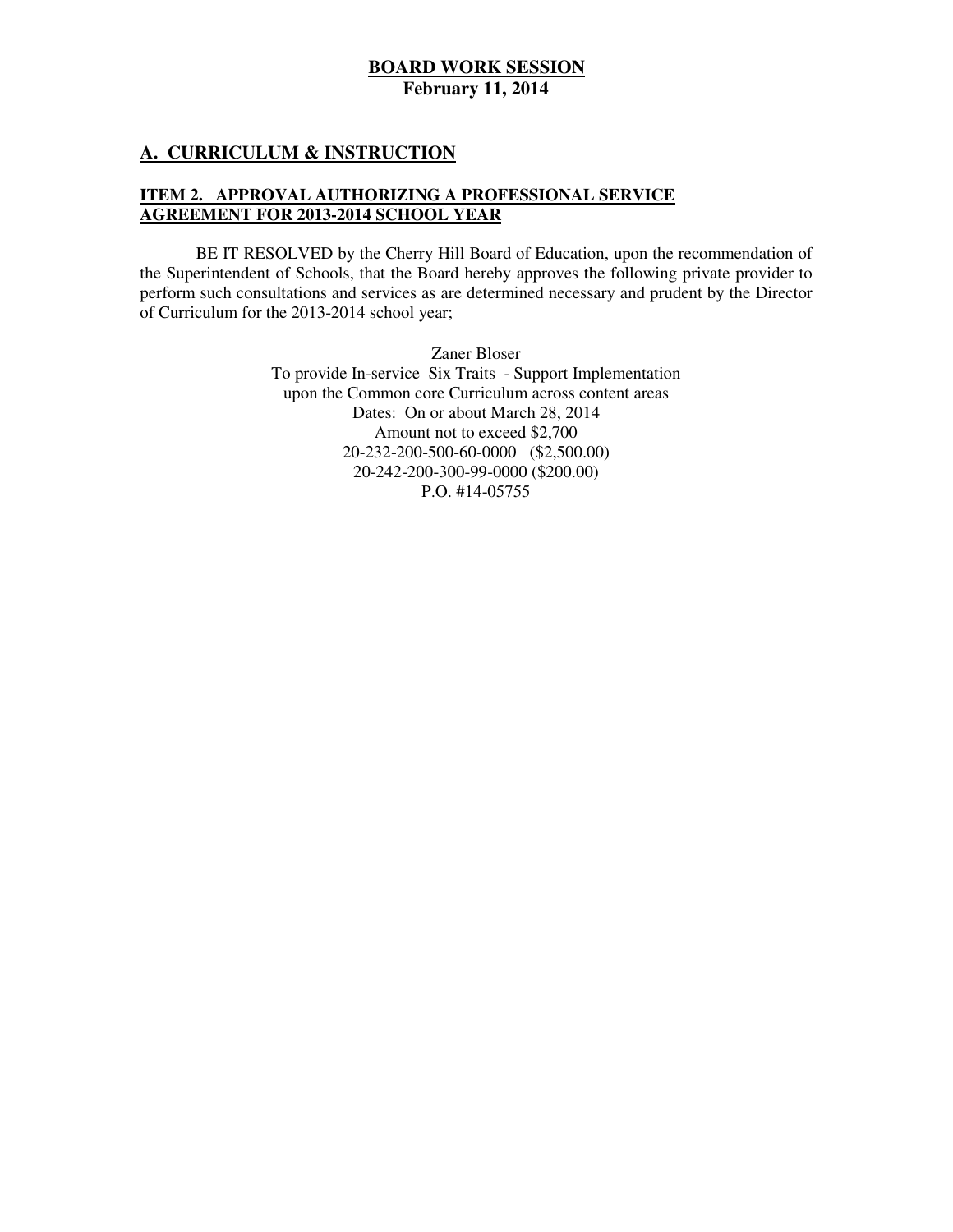#### **B. B. BUSINESS AND FACILITIES**

### **Board Goals**

- **Continue to improve student achievement at all grade levels for all students and close achievement gaps where they exist.**
- **Create a cost-effective budget that provides for educational resources as well as preventive maintenance and ongoing facilities improvement in all schools.**
- **Enhance communication with and outreach to internal and external stakeholders.**
- **Enhance relationships with internal stakeholders through effective hiring and retention practices and staff training programs.**

#### *The Superintendent recommends the following:*

- 1. Financial Reports
- 2. Resolutions
- 3. Resolution for the Award of Transportation
- 4. Approval Of Contract for Voice, Data and Internet Services
- 5. Acceptance of Donations

#### **ITEM 1. FINANCIAL REPORTS**

- a) BOARD SECRETARY'S CERTIFICATION AND TREASURER'S REPORT FOR DECEMBER 2013
- $b)$ b) LINE ITEM TRANSFER REPORTS FOR THE MONTH OF DECEMBER 2013
- $\mathbf{c})$ FOOD SERVICE OPERATING STATEMENT FOR DECEMBER 2013
- $\mathbf{d}$ SACC FINANCIAL REPORT FOR DECEMBER 2013
- e) DISBURSEMENT OF FUNDS
- f) APPROVAL OF BILL LIST

#### **ITEM 2. IRESOLUTIONS**

 a) RESOLUTION AUTHORIZING THE USE OF AWARDED VENDORS THROUGH CAMDEN COUNTY COOPERATIVE PRICING SYSTEM

#### **ITEM 3. RESOLUTION FOR THE AWARD OF TRANSPORTATION**

a) ROUTE #Q-DCF2 – DCF REGIONAL DAY SCHOOL, CHERRY HILL, NJ

#### **ITEM 4. APPROVAL OF CONTRACT FOR VOICE, DATA AND INTERNET SERVICES**

#### **ITEM 5. ACCEPTANCE OF DONATIONS**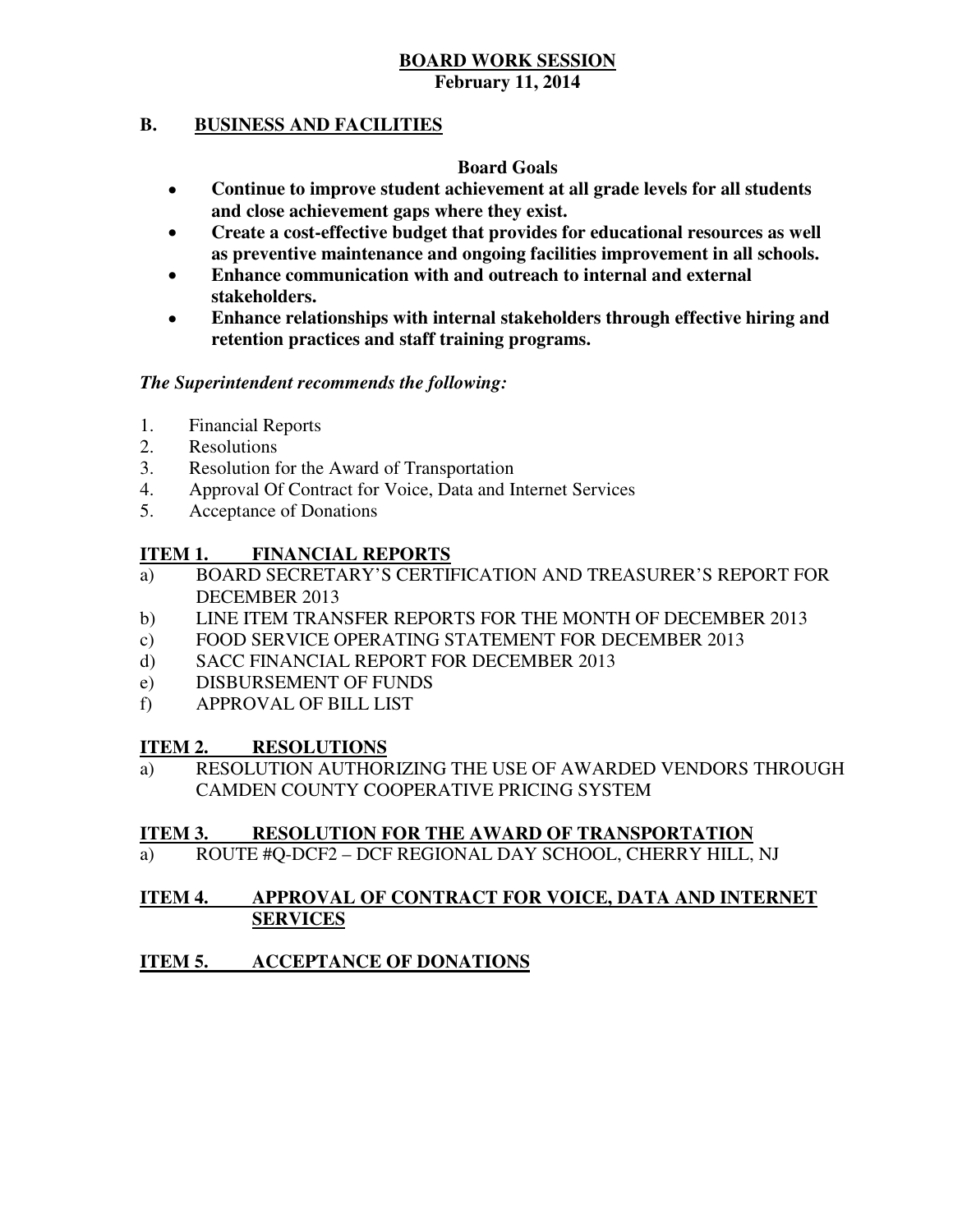#### **B. B. BUSINESS AND FACILITIES**

#### *The Superintendent recommends the following:*

#### **ITEM 1. FINANCIAL REPORTS**

#### a) BOARD SECRETARY'S CERTIFICATION AND TREASURER'S REPORT FOR DECEMBER 2013

 Pursuant to N.J.A.C. 6A:23A-16.10 (c) 3, I certify that as of December 31, 2013 no budgetary line item account has obligations and payments (contractual orders) which in total exceed the amount appropriated by the Cherry Hill Board of Education pursuant to N.J.S.A. 18A:22-8.1 and N.J.S.A. 18A:22-8.2 and no budgetary line item account has been over-expended in violation of N.J.A.C. 6:23-2.12 (a) 1.

 Pursuant to N.J.A.C. 6A:23A-16.10 (c) 4, the Cherry Hill Board of Education certifies that as of December 31, 2013 and after review of the Secretary's Monthly Financial Report and the Treasurer's Monthly Financial Report and upon consultation with the appropriate district officials, to the best of the Boards' knowledge, no major account or fund has been over-expended in violation of N.J.A.C. 6A:23A-16.10 (a) 1 and that sufficient funds are available to meet the district's financial obligations for the remainder of the fiscal year.

#### $b)$ LINE ITEM TRANSFER REPORTS FOR THE MONTH OF DECEMBER 2013

 It is recommended that the 2013/2014 Budget be revised by the transfer of funds between line items as listed on the monthly transfer report. (Systems 3000 transfer report).

#### $c)$ FOOD SERVICE OPERATING STATEMENT FOR DECEMBER 2013

 It is recommended that the Operating Statement for Cherry Hill Food Services for the months ending December 2013 be accepted as submitted.

#### $\mathbf{d}$ SACC FINANCIAL REPORT FOR DECEMBER 2013

 It is recommended that the Financial Report for the Cherry Hill School Age Child Care Program for the months of December 2013 be accepted as submitted.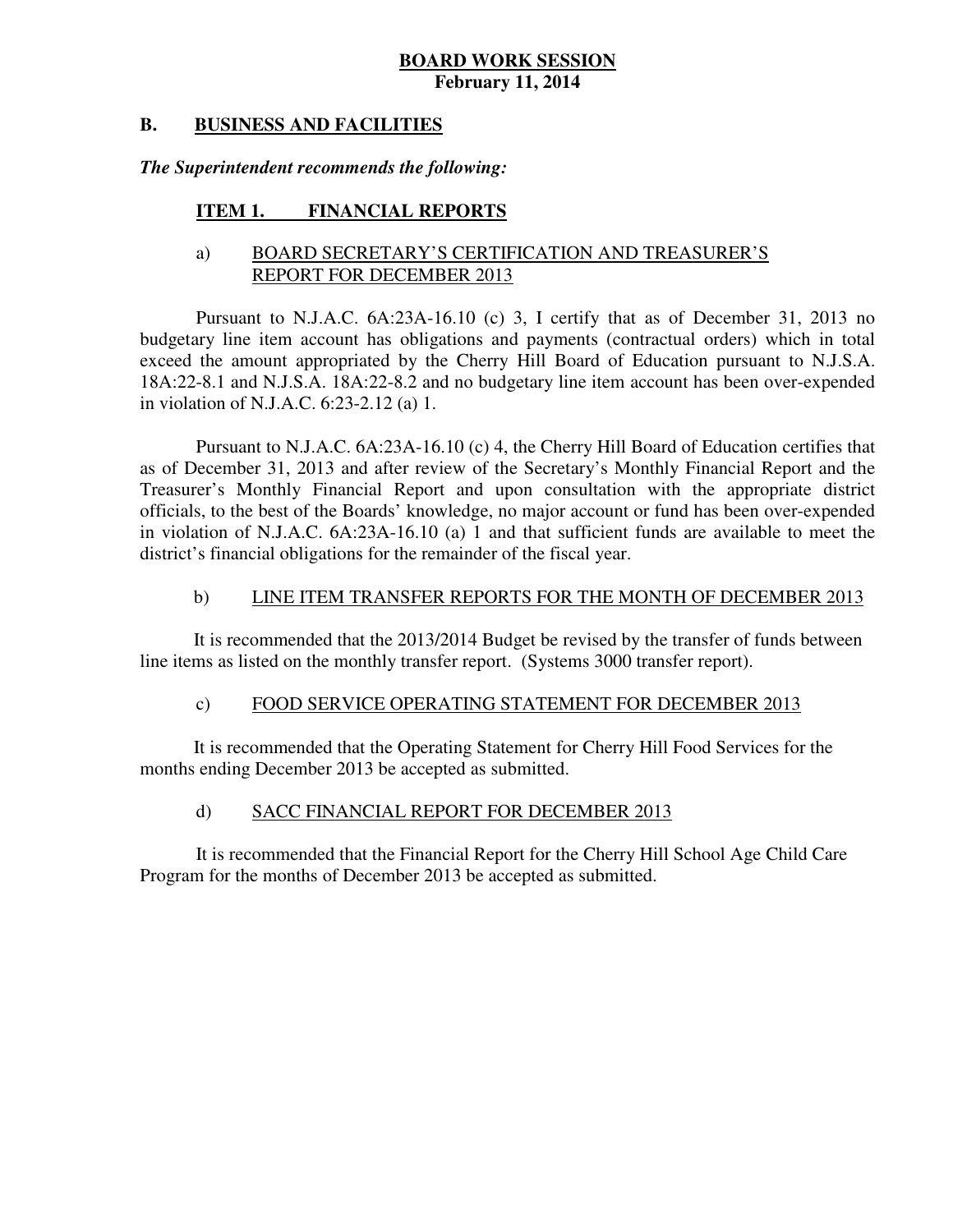#### **B. B. BUSINESS AND FACILITIES**

#### **ITEM 1. FINANCIAL REPORTS**

#### e) DISBURSEMENT OF FUNDS

| <b>FUND</b>                                                         | <b>AMOUNT</b>               | <b>REPORT DATED</b>   |
|---------------------------------------------------------------------|-----------------------------|-----------------------|
| Payroll & FICA<br><b>SACC</b><br>Food Service<br><b>Grand Total</b> | \$<br>\$<br><u>\$</u><br>\$ | Payroll Date:<br>thru |

#### f) APPROVAL OF BILL LIST

 $2<sup>nd</sup>$  Bill List dated in the amount of \$ be approved as submitted. It is recommended that the  $1<sup>st</sup>$  Bill List dated<br>I List dated in the amount of \$ in the amount of  $\$\;$  ; and the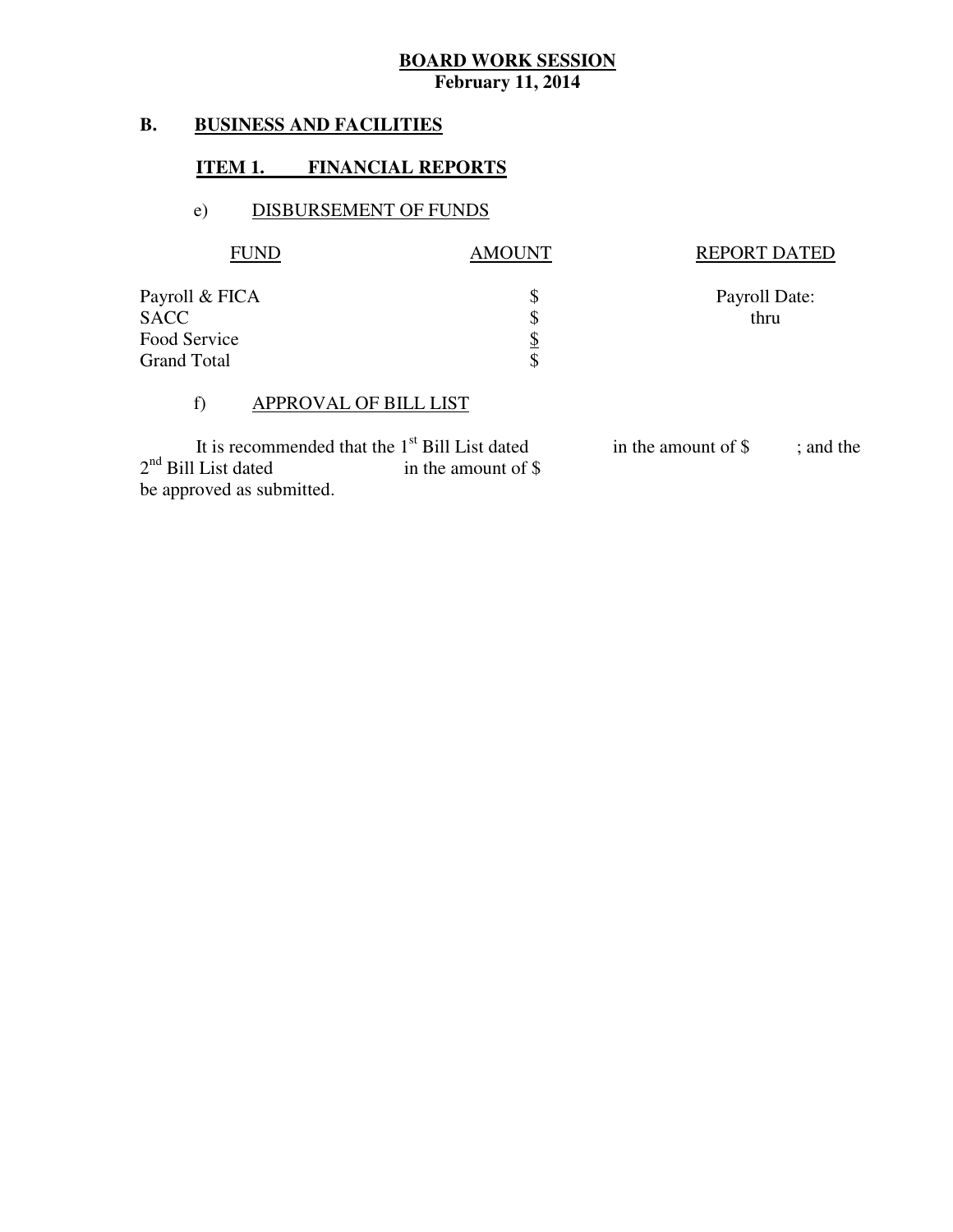#### **B. B. BUSINESS AND FACILITIES**

#### **ITEM 2. RESOLUTIONS**

#### a) RESOLUTION AUTHORIZING THE USE OF AWARDED VENDORS THROUGH CAMDEN COUNTY COOPERATIVE PRICING SYSTEM

 WHEREAS, the State of New Jersey has encouraged school districts to cooperatively purchase supplies and/or services; and

 WHEREAS, Camden County Cooperative Pricing System provides a list of vendors who have been awarded bids through their open bid process; and

 WHEREAS, the Cherry Hill Board of Education in an effort to save taxpayers money through efficient and cost effective purchasing has entered into an agreement with the Camden County Cooperative Pricing System to participate in the cooperative bids for supplies and services;

 NOW, THEREFORE, BE IT RESOLVED that the Cherry Hill Board of Education approve the following vendor that has been awarded a first renewal on Bid #A41/2013 through the Camden County Cooperative Pricing System, said bid expires January 31, 2016.

OFFICE SUPPLIES – BID #A41/2013

Office Basics, Boothwyn, PA

#### **ITEM 3. RESOLUTION FOR THE AWARD OF TRANSPORTATION**

#### a) ROUTE #Q-DCF2 – DCF REGIONAL DAY SCHOOL, CHERRY HILL, NJ

INFORMATION TO BE READY PENDING PURCHASE ORDER.

#### **ITEM 4. APPROVAL OF CONTRACT FOR VOICE, DATA AND INTERNET SERVICES**

INFORMATION TO BE READY FOR ACTION PENDING REVIEW.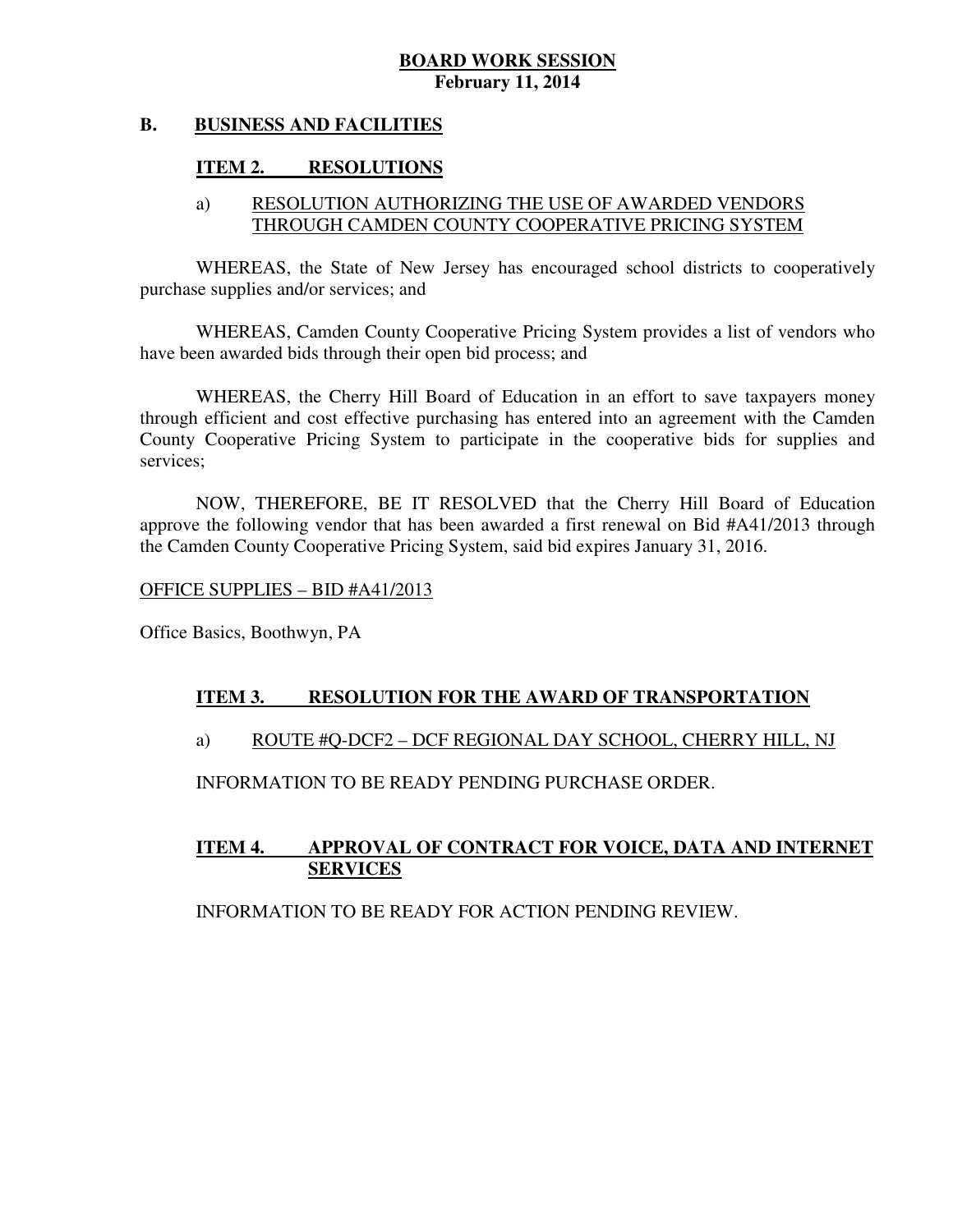#### **B. B. BUSINESS AND FACILITIES**

#### **ITEM 5. ACCEPTANCE OF DONATIONS**

| <b>SCHOOL</b>                                                                         | <b>DONATION</b>                                             | <b>GROUP OFFERING</b><br><b>DONATION</b>                               | <b>VALUE</b>                                   |
|---------------------------------------------------------------------------------------|-------------------------------------------------------------|------------------------------------------------------------------------|------------------------------------------------|
| District Mt<br>Misery Program                                                         | Monetary to support<br>the Mt. Misery<br>Program            | Cherry Hill Education<br>Foundation*                                   | \$1,721.72                                     |
| Various Schools<br>– recipient<br>schools chosen<br>by Bob's<br>Discount<br>Furniture | Monetary to Barton,<br>Cooper, Beck, Carusi,<br>East.       | <b>Bob's Discount Furniture</b>                                        | \$2,350 per<br>school-<br>total of<br>\$11,750 |
| East HS                                                                               | <b>Monetary for Poetry</b><br>Workshop/Residence<br>Program | East PTA                                                               | \$750.00                                       |
|                                                                                       |                                                             |                                                                        |                                                |
|                                                                                       |                                                             | *Unexpended funds will be returned to Cherry Hill Education Foundation |                                                |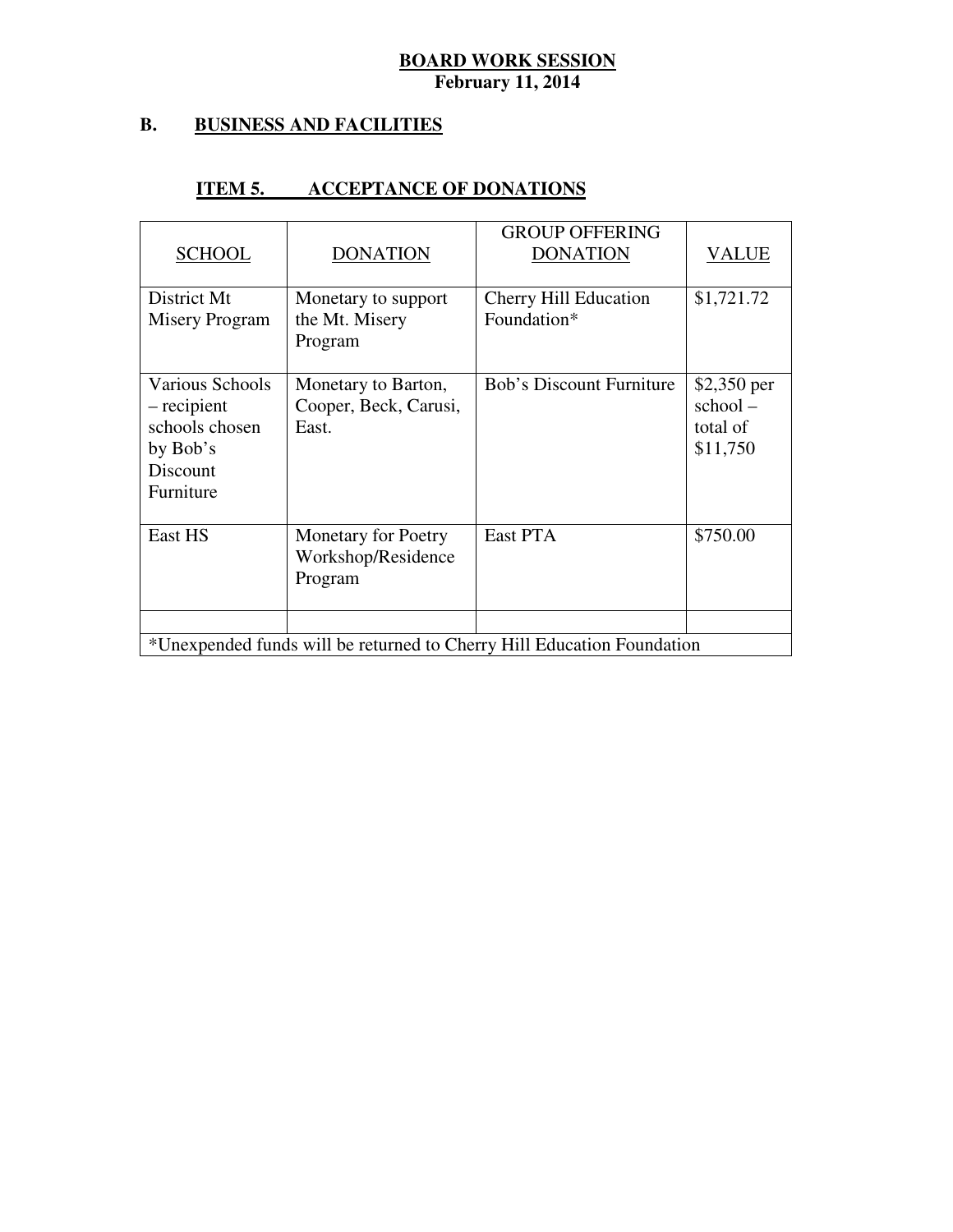#### **C. HUMAN RESOURCES/NEGOTIATONS**

#### **Board Goals**

- **Continue to improve student achievement at all grade levels for all students and close achievement gaps where they exist.**
- **Create a cost-effective budget that provides for education resources as well as preventive maintenance and ongoing facilities improvement in all schools.**
- **Enhance communication with and outreach to internal and external stakeholders.**
- **Enhance relationships with internal stakeholders through effective hiring and retention practices and staff training programs**

The Superintendent recommends the following:

- 1. Appointments—Certificated
- 2. Leaves of Absence—Certificated
- 3. Leave of Absence—Non-Certificated
- 4. Assignment/Salary Change—Certificated
- 5. Other Compensation—Certificated
- 6. Revised Job Description

#### **ITEM 1. APPOINTMENTS—CERTIFICATED**

(a) Regular

#### **RECOMMENDATION:**

 It is recommended that the persons listed be appointed to the positions indicated in accord with the data presented.

| <b>Name</b>    | <b>Assignment</b>                                                                                                          | <b>Effective Date</b>                  | Hourly<br>Rate/Salary                     |
|----------------|----------------------------------------------------------------------------------------------------------------------------|----------------------------------------|-------------------------------------------|
| Arielle Caldas | Barton-Grade 5 (Replacement substitute)<br>for J. James on leave of absence-budget<br>$\#11 - 120 - 100 - 101 - 03 - 0100$ | 5/02/14-6/30/14<br>(contract extended) | \$48,377 prorated<br>$(Bachelors-step 1)$ |

(b) Student Teaching

#### **RECOMMENDATION:**

 It is recommended that the persons listed be approved for student teaching in accord with the data presented.

| <u>Name</u>                 | College/University | Effective Dates Cooperating Teacher/School |
|-----------------------------|--------------------|--------------------------------------------|
| Amanda<br><b>Borodovsky</b> | <b>Rutgers</b>     | $1/31/14 - 5/09/14$ Carmela Griffo/Beck    |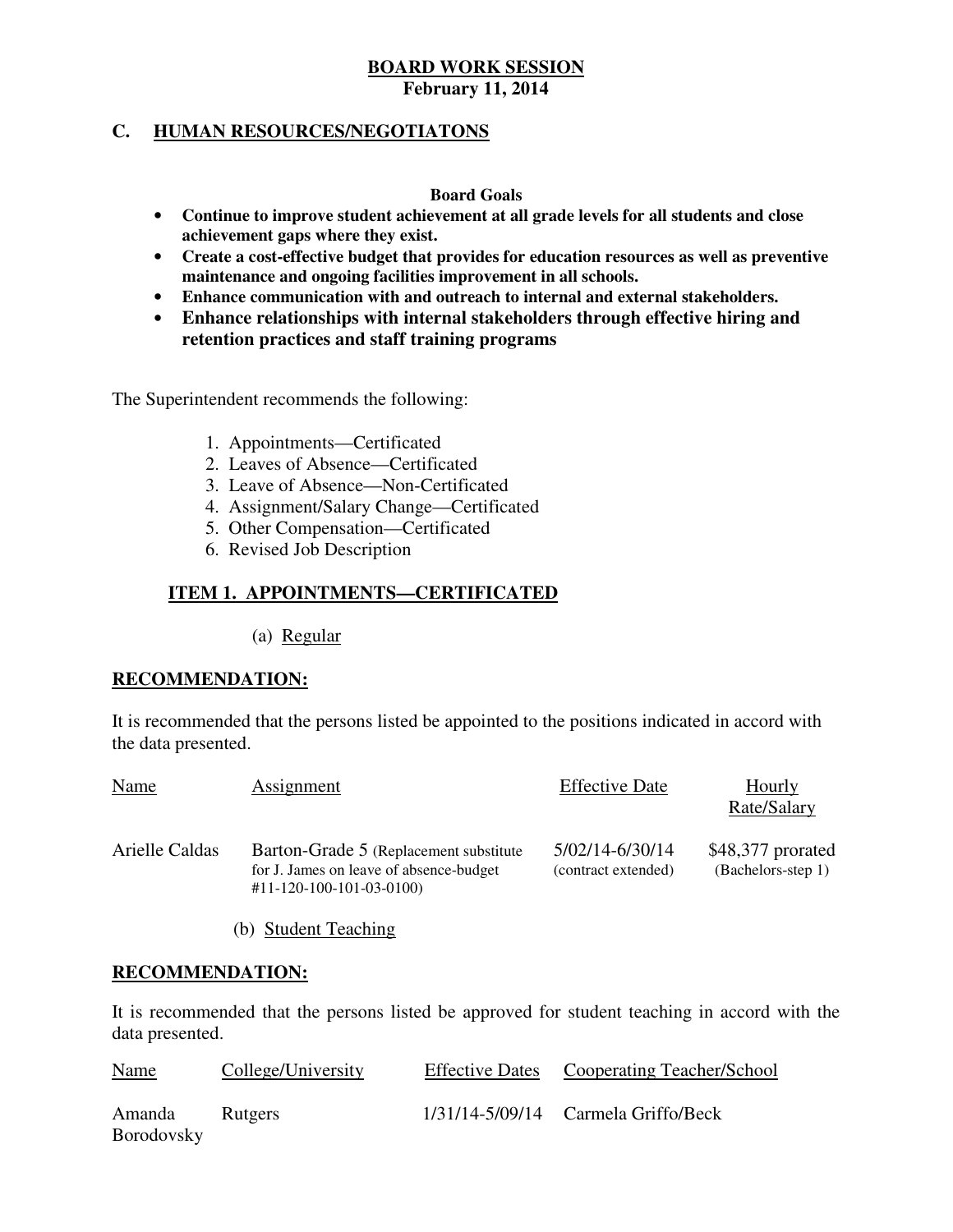#### **HUMAN RESOURCES/NEGOTIATONS**

#### **ITEM 1. APPOINTMENTS—CERTIFICATED** – continued

(c) Mentor Teachers

#### **RECOMMENDATION:**

 It is recommended that the teachers listed be approved as mentors in accord with the data presented. Monies budgeted from account #'s 11-120-100-101-98-0102/#11-130-100-101-98- 0102/#11-140-100-101-98-0102.

| Name                      | Protégé             | School           | Amount                         | <b>Effective Dates</b>                 |
|---------------------------|---------------------|------------------|--------------------------------|----------------------------------------|
| Elisabeth Keeley-<br>Cain | Paul Forte          | <b>CHHS East</b> | \$550 prorated                 | 1/02/14-6/30/14                        |
| <b>Christine Mays</b>     | Kimberlee Lipinski  | Johnson          | \$1000 prorated                | 1/31/14-6/30/14                        |
| Jennifer Taylor           | Arielle Caldas      | Barton           | \$550 prorated                 | 1/23/14-6/30/14                        |
| Nicole Overbey            | Lauren Routhenstein | Harte            | \$550 prorated                 | 2/01/14-6/30/14<br>(contract extended) |
| Kara LaGamba              | Reshma George       | Woodcrest        | \$550 prorated                 | 2/07/14-5/28/14                        |
| Susan Young               | Kathleen Pacione    | Rosa             | 550 prorated<br>$\mathbb{S}^-$ | 1/27/14-4/08/14                        |
| Jennifer Aristone         | Sarah Musuta        | Rosa             | \$550 prorated                 | 1/30/14-6/30/14                        |
| Linda Petterson           | Erica Marshall      | Knight           | \$550 prorated                 | 5/07/14-6/30/14<br>(contract extended) |

### (d) Nursing Practicum

### **RECOMMENDATION:**

 It is recommended that the person listed, student at Rutgers School of Nursing be approved for a nursing practicum in accord with the data presented.

| <u>Name</u>   | Cooperating Nurse/School                         | <b>Effective Date</b> |
|---------------|--------------------------------------------------|-----------------------|
| Eleni Wurster | Cheryl Osnayo/CHHS East (revised)<br>for school) | 4/08/14-4/09/14       |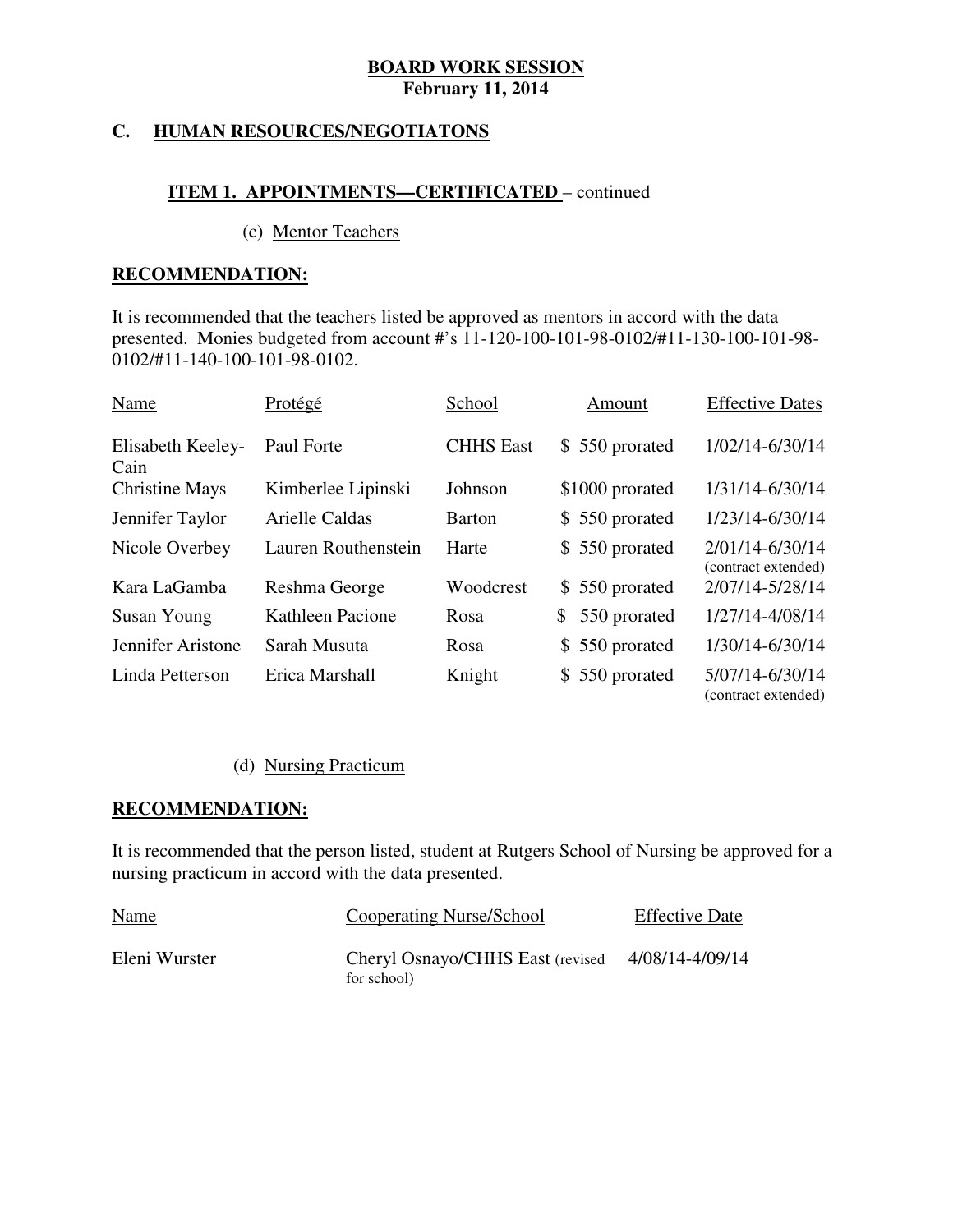#### **HUMAN RESOURCES/NEGOTIATONS**

#### **ITEM 1. APPOINTMENTS—CERTIFICATED** – continued

#### (e) Psychology Practicum

#### **RECOMMENDATION:**

 It is recommended that Nicole Napowanetz, student at Rowan University be approved for a practicum in school psychology effective 2/12/14-5/06/14 with Theresa Molony, Kilmer Elementary School as the cooperating psychologist.

(f) Practicum Placement

#### **RECOMMENDATION:**

 It is recommended that the persons listed, who are students at Wilmington University be approved for a practicum in accord with the data presented.

| Name           | <b>Effective Date</b> | Cooperating Teacher/School |
|----------------|-----------------------|----------------------------|
| Melissa Herder | 3/10/14-5/02/14       | Deborah Jacobs/Barton      |
| Kevin Leamy    | 2/02/14-5/02/14       | Jennifer Taylor/Barton     |

(g) Field Experience

#### **RECOMMENDATION:**

 It is recommended that the persons listed be approved for a field experience according with the data presented.

| Name                   | College/University   | <b>Effective Dates</b> | Cooperating<br>Teacher/School                  |
|------------------------|----------------------|------------------------|------------------------------------------------|
| Naveen Khan            | <b>Camden County</b> | 2/26/14-5/01/14        | Cynthia<br>Fortescue/Valerie<br>Furlong-Cooper |
| <b>Teresa Pugliese</b> | <b>Camden County</b> | 2/26/14-5/01/14        | Mary<br>D'Alessandro/Sharp                     |
| Megan Webster          | <b>Camden County</b> | 2/26/14-5/01/14        | Diana Polito/Barclay                           |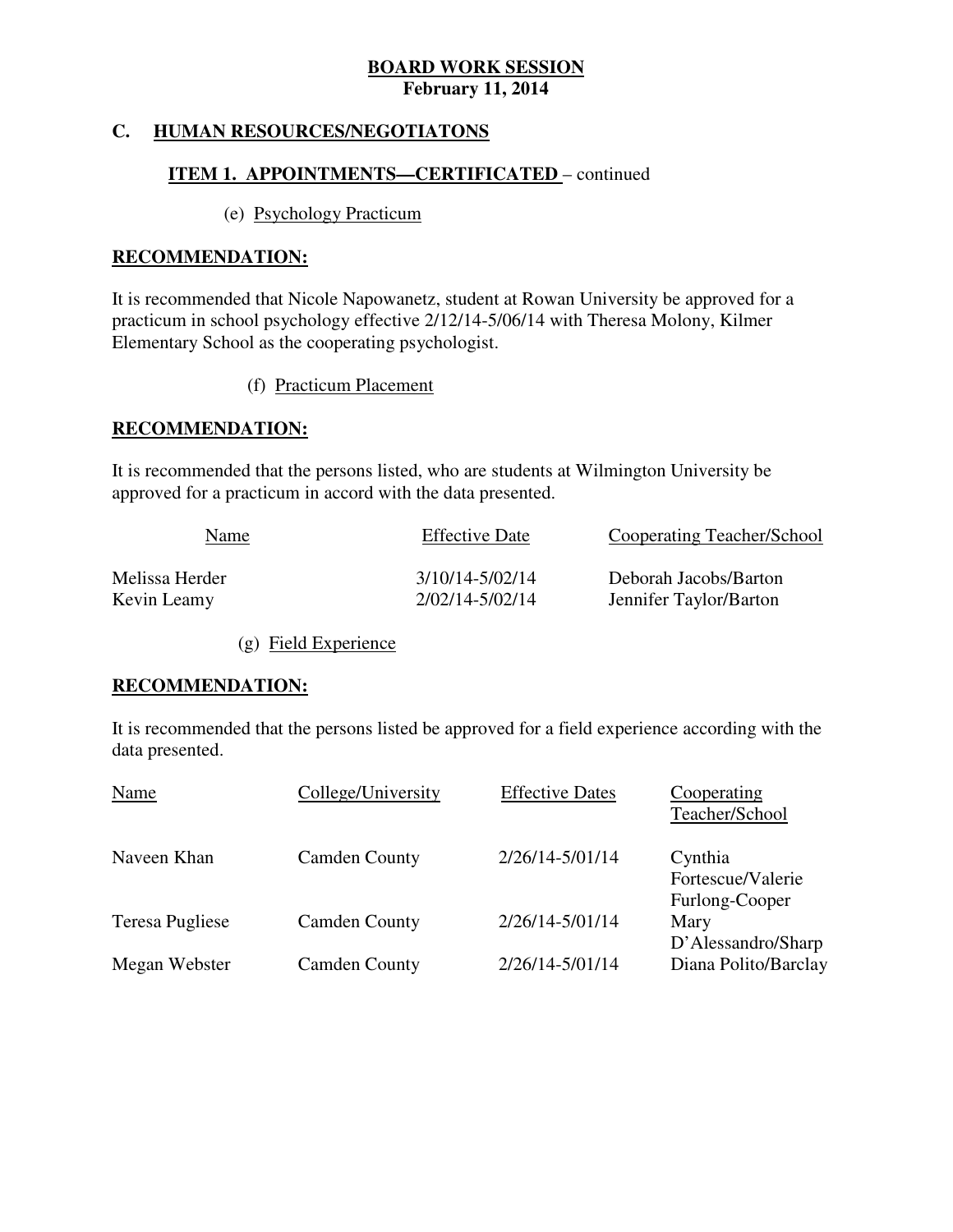#### **HUMAN RESOURCES/NEGOTIATONS**

#### **ITEM 2. LEAVES OF ABSENCE—CERTIFICATED**

#### (a) Leave of Absence, With/Without Pay

### **RECOMMENDATION:**

 It is recommended that the persons listed be approved for a leave of absence, with/without pay in accord with the data presented:

| Name                        | <b>Assignment</b>                 | <b>Effective Date</b>                                                                      |
|-----------------------------|-----------------------------------|--------------------------------------------------------------------------------------------|
| Kelly O'Neill               | <b>CHHS East-Math</b>             | Leave with pay 12/20/13-3/20/14;<br>without pay 3/21/14-6/30/14                            |
| Lee Ann Halbert             | Mann-Nurse                        | Leave with pay 1/02/14-2/14/14                                                             |
| Elizabeth Nieradka          | Carusi-Language Arts              | Leave with pay 3/31/14-5/16/14;<br>without pay 5/19/14-6/30/14                             |
| <b>Heather Concannon</b>    | <b>Stockton-Special Education</b> | Leave with pay 1/21/14-1/27/14                                                             |
| Joanna Browne               | Carusi-Special Education          | Leave with pay 2/04/14-3/17/14;<br>without pay 3/18/14-5/05/14                             |
| Marcella Nazzario-<br>Clark | Kilmer-Teacher Coach              | Leave with pay 1/09/14-1/16/14                                                             |
| Jennifer Woolston           | <b>CHHS West-Social Studies</b>   | Leave without pay 1/30/14-3/25/14<br>(revised for dates)                                   |
| Rachel Israelite            | Rosa-Language Arts                | Leave with pay 1/23/14-2/03/14;<br>without pay $2/04/14 - 6/30/14$ (revised<br>for dates)  |
| <b>Scott Graser</b>         | Rosa-Music                        | Leave with pay 12/11/13-2/07/14                                                            |
| Janet Boecklen              | <b>Stockton-Special Education</b> | Leave without pay 1/27/14-5/02/14<br>(leave extended)                                      |
| Melissa Lampman             | <b>CHHS East-Math</b>             | Leave with pay 12/23/13-2/20/14;<br>without pay $2/21/14 - 6/30/14$ (revised<br>for dates) |
| Colleen Atchinson           | Knight-Grade 2                    | Leave without pay $4/07/14-6/30/14$<br>(revised for dates)                                 |
| Mary Funaro                 | <b>CHHS West-Media Specialist</b> | Leave with pay 12/16/13-12/20/13                                                           |
| Gabriela Mandescu           | <b>CHHS East/Beck-Music</b>       | Leave with pay 4/3/14-4/30/14                                                              |
| Brianna Morris              | Cooper-Special Education          | Leave with pay 1/30/14-2/7/14                                                              |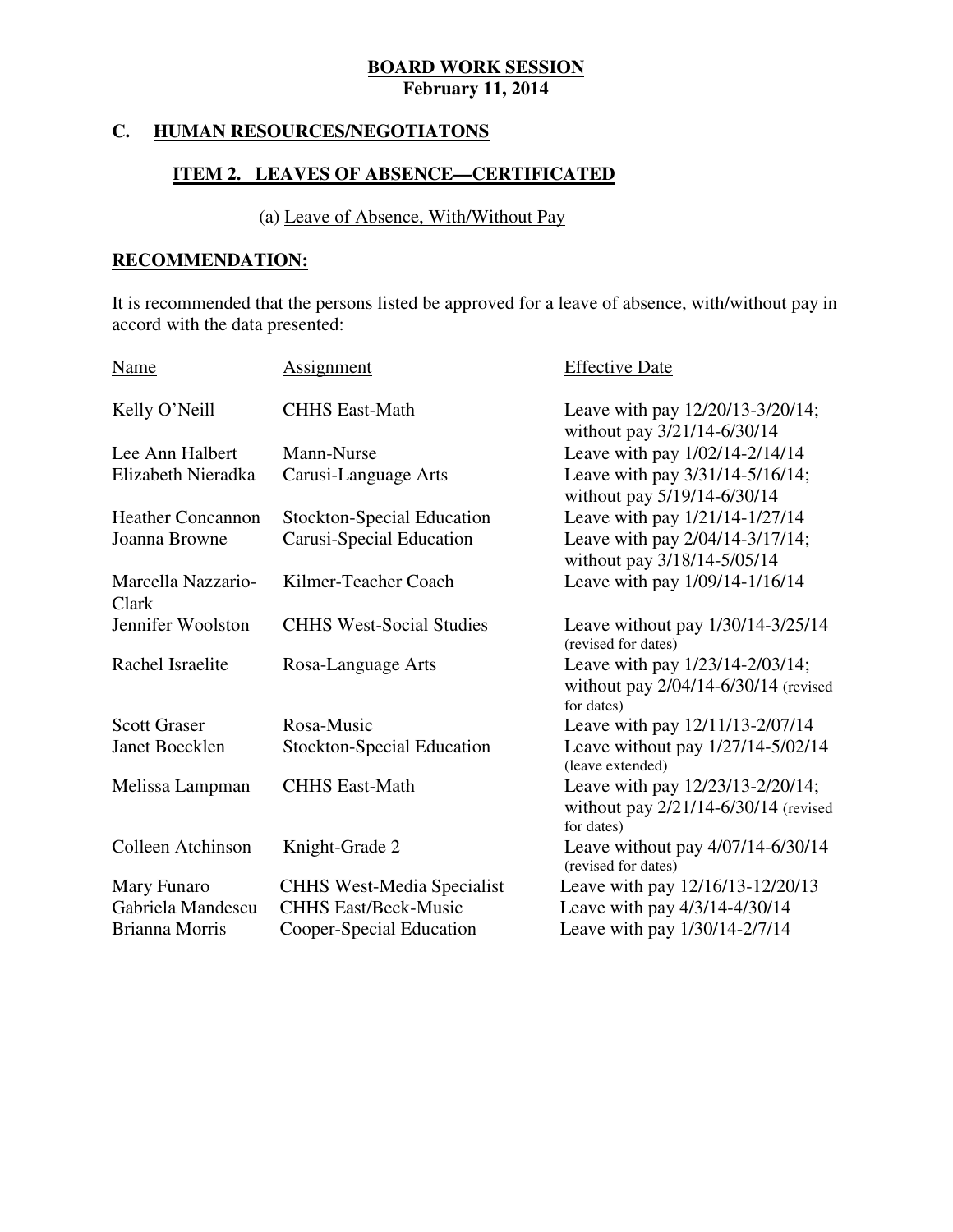#### **HUMAN RESOURCES/NEGOTIATONS**

### **ITEM 3. LEAVES OF ABSENCE—NON-CERTIFICATED**

#### (a) Leave of Absence, With/Without Pay

### **RECOMMENDATION:**

 It is recommended that the persons listed be approved for a leave of absence, with/without pay in accord with the data presented:

| Name                     | Assignment                            | <b>Effective Date</b>                                          |
|--------------------------|---------------------------------------|----------------------------------------------------------------|
| Borka Bijader            | <b>CHHS East-Cleaner</b>              | Leave without pay $2/01/14-3/20/14$                            |
| Roberta Gentes           | Stockton-Program Aide, SACC           | Leave without pay 11/26/13-4/04/14                             |
| Linda Petterson          | <b>Mann-Educational Assistant</b>     | Leave without pay 12/06/13-1/20/14                             |
| Michelle Derer           | Kingston-Educational Assistant        | Leave with pay 2/03/14-2/03/14;<br>without pay 2/04/14-2/07/14 |
| Tonette                  | <b>CHHS West-Secretary</b>            | Leave with pay 12/09/13-12/17/13                               |
| McDonough                |                                       |                                                                |
| Mary McKenzie            | <b>CHHS West-Secretary</b>            | Leave without pay $1/21/14 - 1/30/14$                          |
| <b>Antoinette Broome</b> | Malberg-Transportation Facilitator    | Leave with pay 12/06/13-12/16/13                               |
| Dolores Sattin           | <b>Stockton-Educational Assistant</b> | Leave with pay 1/17/14-1/24/14                                 |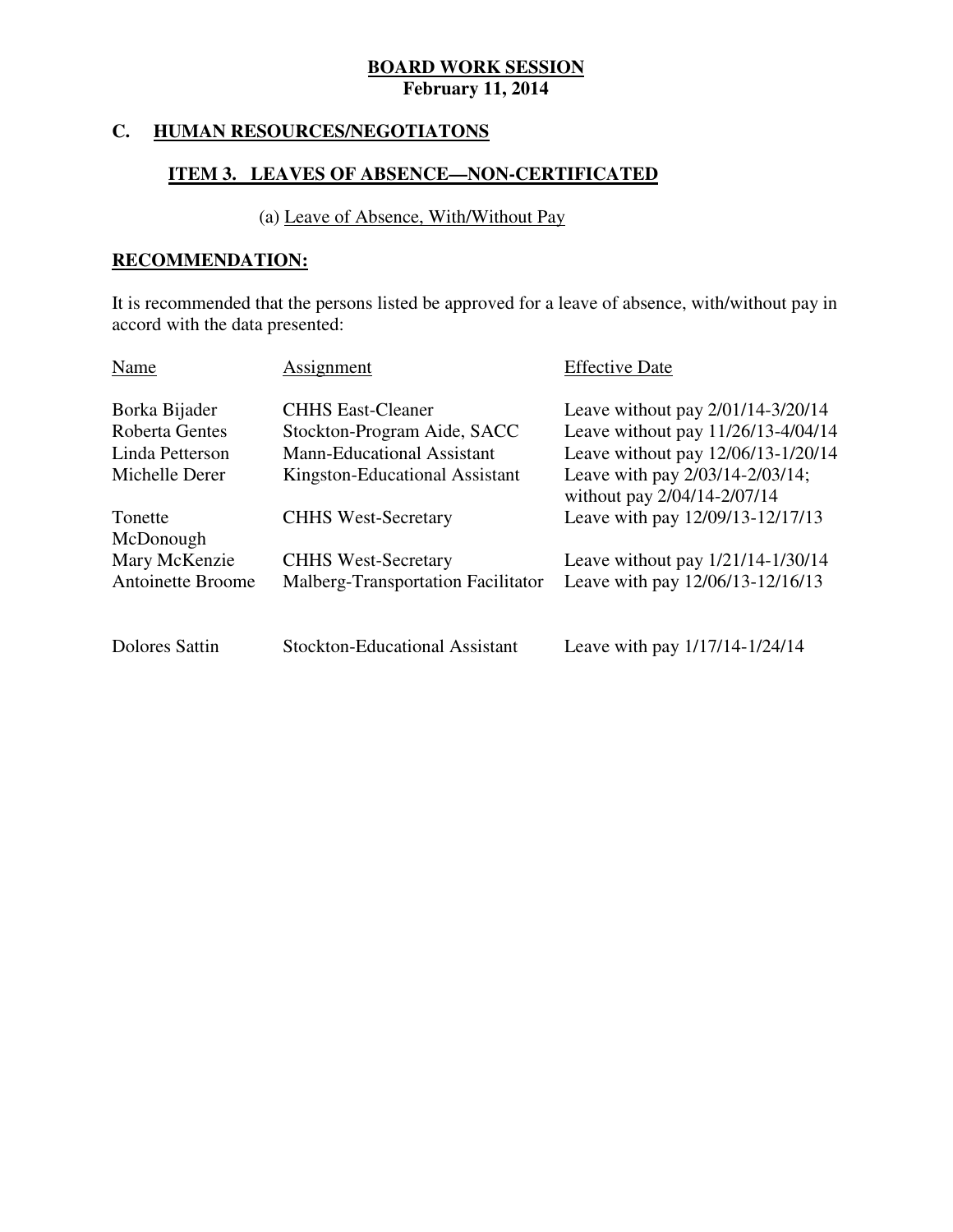#### **C. HUMAN RESOURCES/NEGOTIATONS**

### **ITEM 4. ASSIGNMENT/SALARY CHANGE—CERTIFICATED**

#### (a) Salary Adjustment—Credits Earned

### **RECOMMENDATION:**

 It is recommended that the persons listed be approved for a prorated salary adjustment for credits earned effective 2/01/14-6/30/14.

|                         |                  | From          |                |           | $\underline{\operatorname{To}}$ |                |           |
|-------------------------|------------------|---------------|----------------|-----------|---------------------------------|----------------|-----------|
| <b>Name</b>             | School           | Column        | <b>Step</b>    | Salary    | Column                          | <b>Step</b>    | Salary    |
| Denise Augustyn         | Carusi           | E             | 12             | \$62,950  | ${\bf F}$                       | 12             | \$64,781  |
| Leanne Bernosky         | <b>Barclay</b>   | E             | 17             | \$106,886 | ${\bf F}$                       | 17             | \$108,900 |
| Kevin Brake             | Carusi           | E             | $\overline{4}$ | \$53,108  | ${\bf F}$                       | $\overline{4}$ | \$54,939  |
| Caroline Buscher        | <b>Barton</b>    | E             | 17             | \$97,169  | ${\bf F}$                       | 17             | \$99,000  |
| Joseph Davidson         | Carusi           | E             | 3              | \$52,898  | ${\bf F}$                       | 3              | \$54,729  |
| Melina Espaillat        | Knight           | D             | 6              | \$52,536  | E                               | 6              | \$54,368  |
| <b>Heather Esposito</b> | <b>CHHS West</b> | D             | 13             | \$66,154  | E                               | 13             | \$67,986  |
| <b>Susan Fox</b>        | <b>CHHS East</b> | $\mathcal{C}$ | $\overline{2}$ | \$49,722  | E                               | $\overline{2}$ | \$52,698  |
| Valerie Furlong         | Cooper/Stockton  | ${\bf F}$     | 17             | \$99,000  | G                               | 17             | \$101,060 |
| Michele Jastrzembski    | <b>CHHS West</b> | $\mathcal{C}$ | 3              | \$49,922  | D                               | 3              | \$51,066  |
| Kristina Kowalski       | Paine            | D             | 5              | \$51,849  | E                               | 5              | \$53,681  |
| Jennifer McCarron       | <b>CHHS West</b> | B             | 13             | \$63,865  | $\mathcal{C}$                   | 13             | \$65,010  |
| Donna Polito            | Barclay          | $\mathcal{C}$ | 9              | \$54,023  | D                               | 9              | \$55,167  |
| Cynthia Snowden         | <b>CHHS West</b> | $\mathbf F$   | 15             | \$81,490  | G                               | 15             | \$83,550  |
| Elizabeth Wegoye        | Rosa             | $\mathcal{C}$ | $\overline{2}$ | \$49,722  | E                               | $\overline{2}$ | \$52,698  |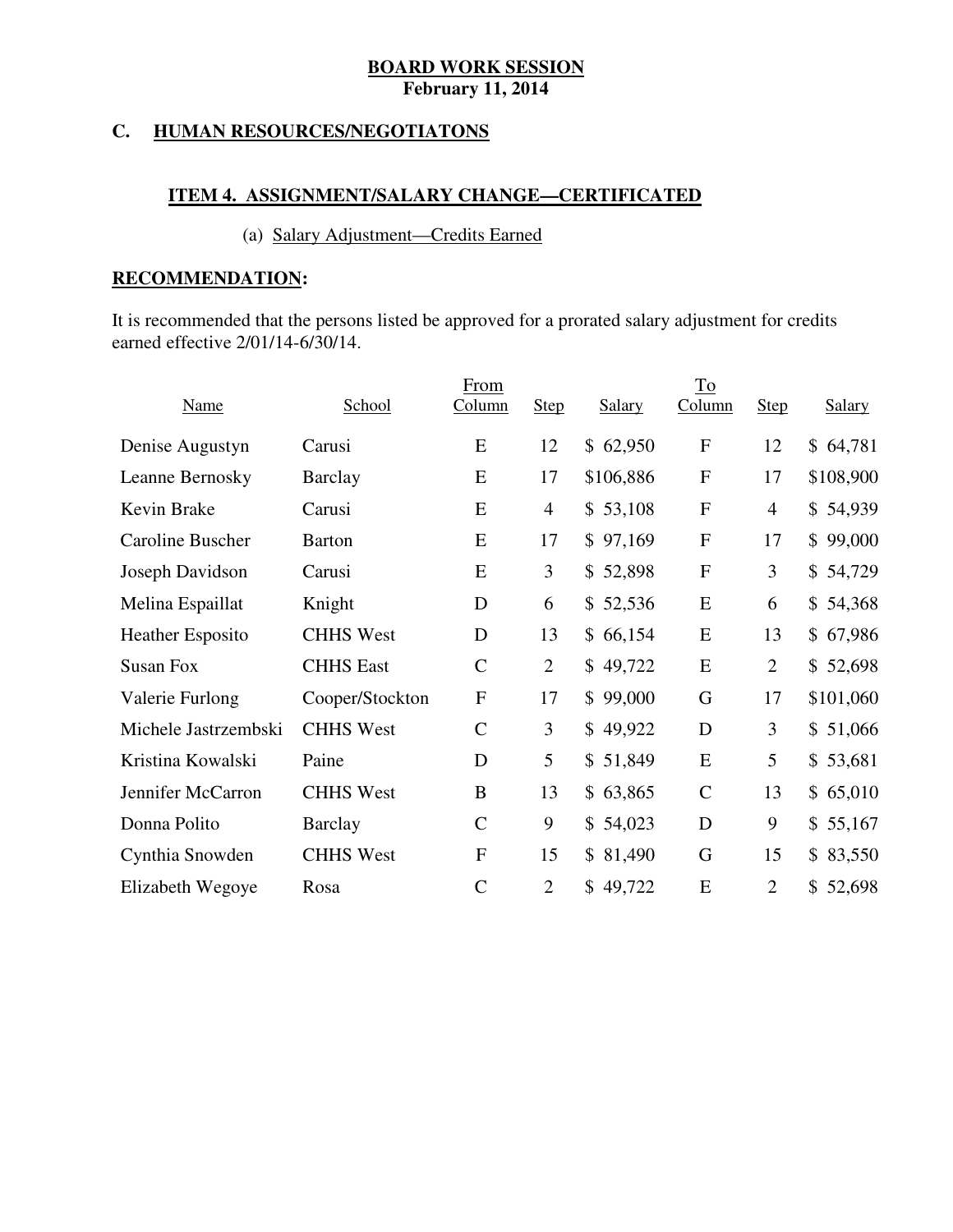#### **C. HUMAN RESOURCES/NEGOTIATONS**

### **ITEM 5. OTHER COMPENSATION—CERTIFICATED**

#### (a) Parent Son/Daughter Human Growth And Development

#### **RECOMMENDATION:**

 It is recommended that the staff members listed be paid the sum of \$35.00 for conducting a Parent Son/Daughter Program in an elementary school in conjunction with the course on Human Development:

| School                             | Date    |
|------------------------------------|---------|
| Johnson                            | 5/20/14 |
| (budget #11-120-100-101-12-0101)   |         |
| Johnson                            | 5/20/14 |
| $(budget #11-120-100-101-12-0101)$ |         |
| Mann                               | 3/13/14 |
| $(budget #11-120-100-10-24-0101)$  |         |
| Mann                               | 4/03/14 |
| (budget #11-120-100-101-24-0101)   |         |
|                                    |         |

#### (b) Payment to Presenters

#### **RECOMMENDATION:**

 It is recommended that the persons listed be approved to present after school workshops effective 2/03/14-5/30/14 at the rate of \$53.56/hr (not to exceed a total of \$6427.20). Monies budgeted from account #20-272-200-101-99-0101.

Denise Roskey Paula Pennington Laurie Gibson Parker Linda Petz Karen Russo Lindsay Ciemiengo

Name Name Name Name Name

Patrick McHenry Cynthia O'Reilly Scott Goldthorp Jacqueline Thompson Derrick Owings

Violeta Katsikis Waleska Batista-Arias

#### **ITEM 6. REVISED JOB DESCRIPTION**

#### **RECOMMENDATION:**

It is recommended that the job description listed be revised as presented effective 2/25/14.

• Director of Curriculum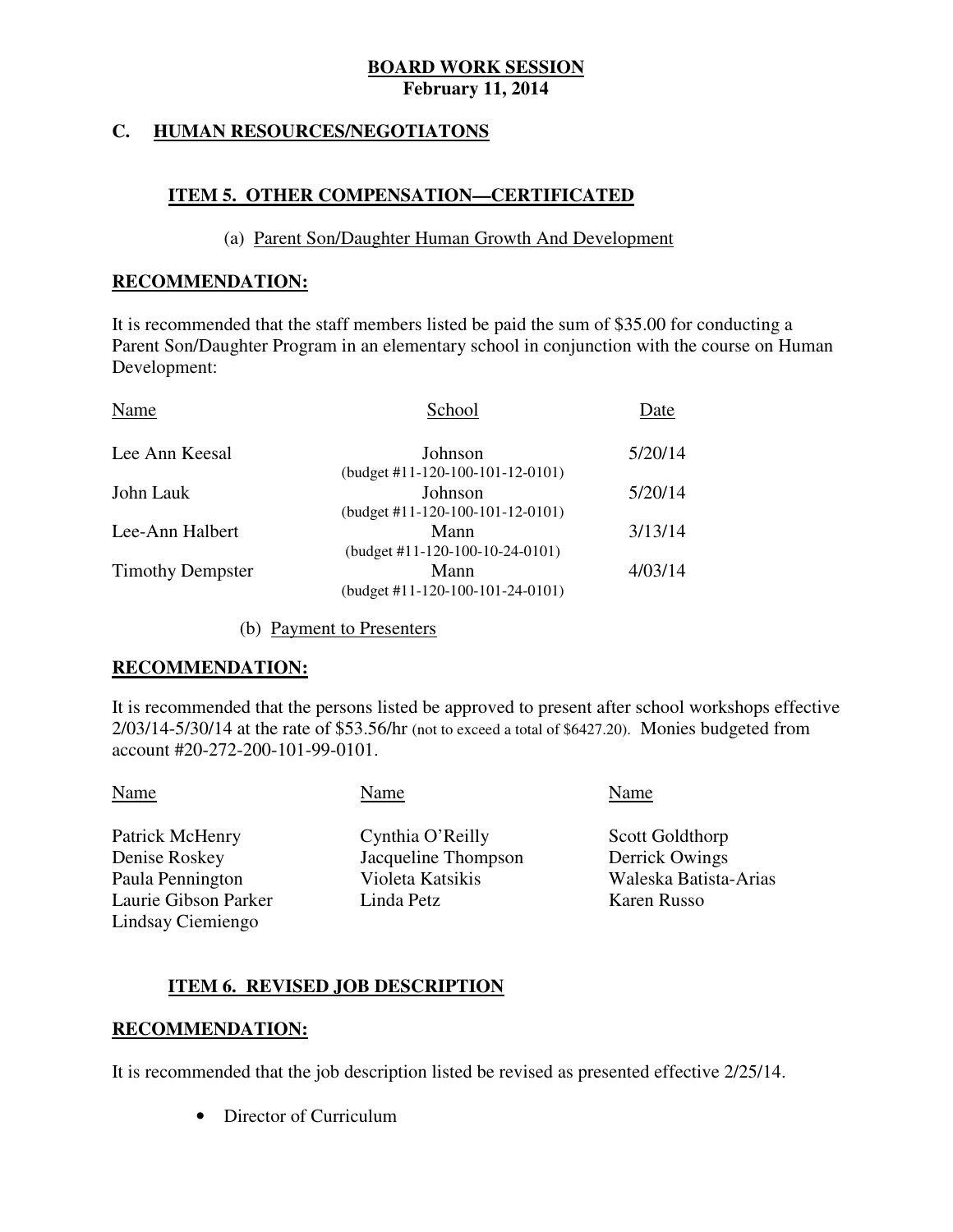### **D. POLICIES & LEGISLATION COMMITTEE**

#### **Board Goals**

- **Continue to improve student achievement at all grade levels for all students and close achievement gaps where they exist.**
- **Create a cost-effective budget that provides for educational resources as well as preventive maintenance and ongoing facilities improvement in all schools.**
- **Enhance communication with and outreach to internal and external stakeholders.**
- **Enhance relationships with internal stakeholders through effective hiring and retention practices and staff training programs.**

The Superintendent recommends the following:

- 1. First Reading of Policy
- 2. Waiver of Procedure F-3: Secondary Field Trips
- 3. Approval of Harassment/Intimidation/Bullying Investigation Decisions

#### **ITEM 1. FIRST READING OF POLICY**

- Draft Policy 5141.1: Accidents
- Draft Policy 5141.2: Illness

#### **RECOMMENDATION:**

It is recommended that the policies be approved for first reading as submitted.

#### **ITEM 2. WAIVER OF PROCEDURE F-3: SECONDARY FIELD TRIPS**

#### **RECOMMENDATION:**

It is recommended that the procedure be waived to accommodate the trip listed below.

| <b>School</b> | Trip                  | Location   | <b>Dates</b>  | # School Days<br><b>Missed</b> |
|---------------|-----------------------|------------|---------------|--------------------------------|
| Cherry Hill   | North America         | Virginia   | May 1-4, 2014 |                                |
| High School   | <b>Music Festival</b> | Beach, Va. |               |                                |
| West          |                       |            |               |                                |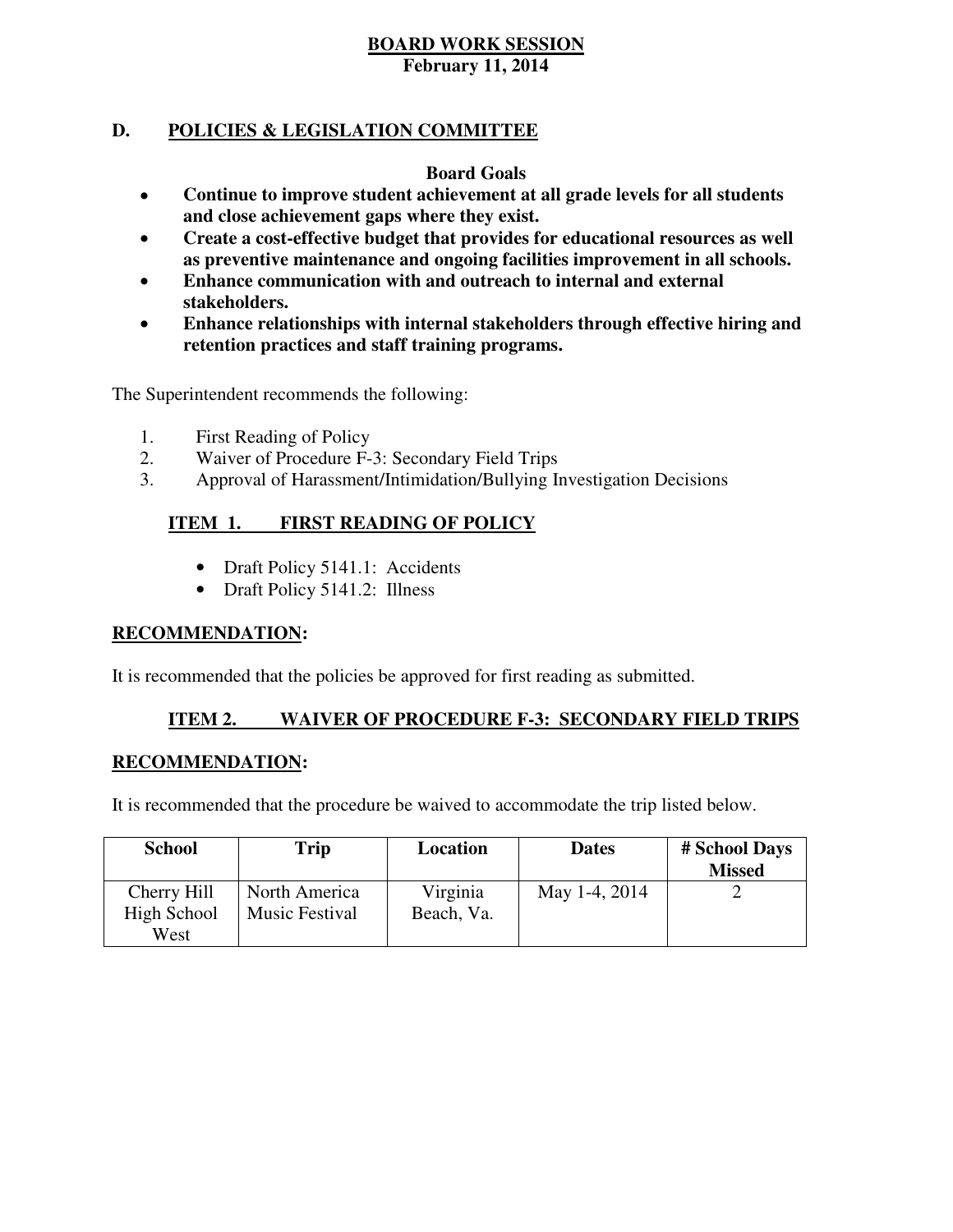#### **D. POLICIES & LEGISLATION COMMITTEE**

#### **ITEM 3. IMPROVAL OF HARASSMENT/INTIMIDATION/BULLYING INVESTIGATION DECISIONS**

 decisions affirming, rejecting or modifying the Superintendent's determination in the following student HIB investigations: Be it Resolved, that the Cherry Hill Board of Education approves issuance of written

| Incident Report No. | <b>Board Determination</b> | Incident Report No. | <b>Board Determination</b> |
|---------------------|----------------------------|---------------------|----------------------------|
|                     |                            |                     |                            |
| 13-14:88            |                            | 13-14:97            |                            |
| 13-14:89            |                            | 13-14:98            |                            |
| 13-14:90            |                            | 13-14:99            |                            |
| 13-14:91            |                            | 13-14:100           |                            |
| 13-14:92            |                            | 13-14:101           |                            |
| $13 - 14:93$        |                            | 13-14:102           |                            |
| 13-14:94            |                            | 13-14:103           |                            |
| 13-14:95            |                            | 13-14:104           |                            |
| 13-14:96            |                            | 13-14:105           |                            |